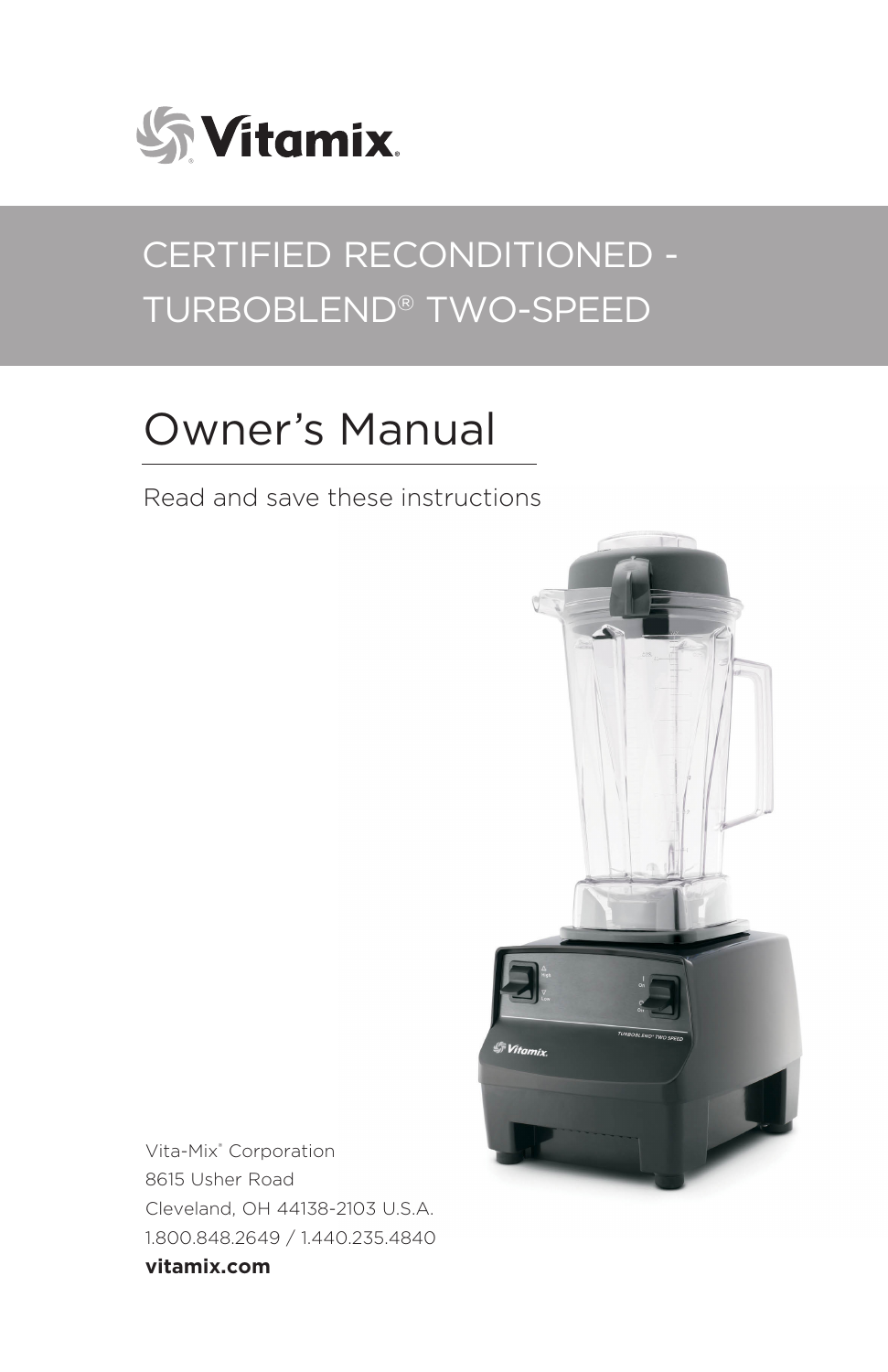# CONTENTS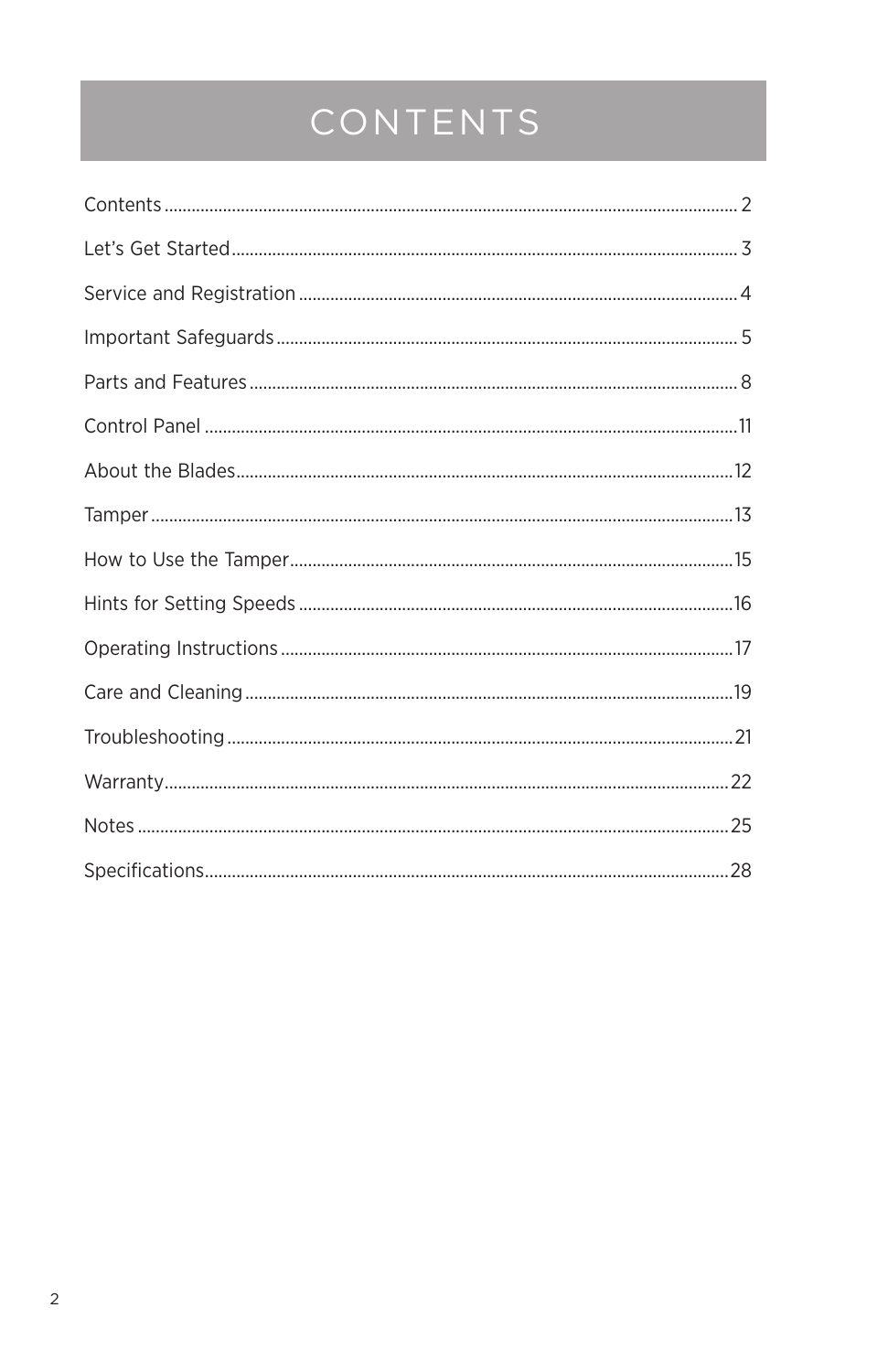## LET'S GET STARTED

## Congratulations!

You are about to see how quick, easy, and delicious healthy eating can be!

Please read all the safety information, warnings, and instructional material found in this booklet before getting started. Set your Vitamix machine on a dry, level surface. Make sure that the power switch is set to Off, and that the machine is plugged into a grounded electrical outlet. Then, follow the cleaning instructions on page 19 to prepare your machine for use. Always clean your machine before the first use.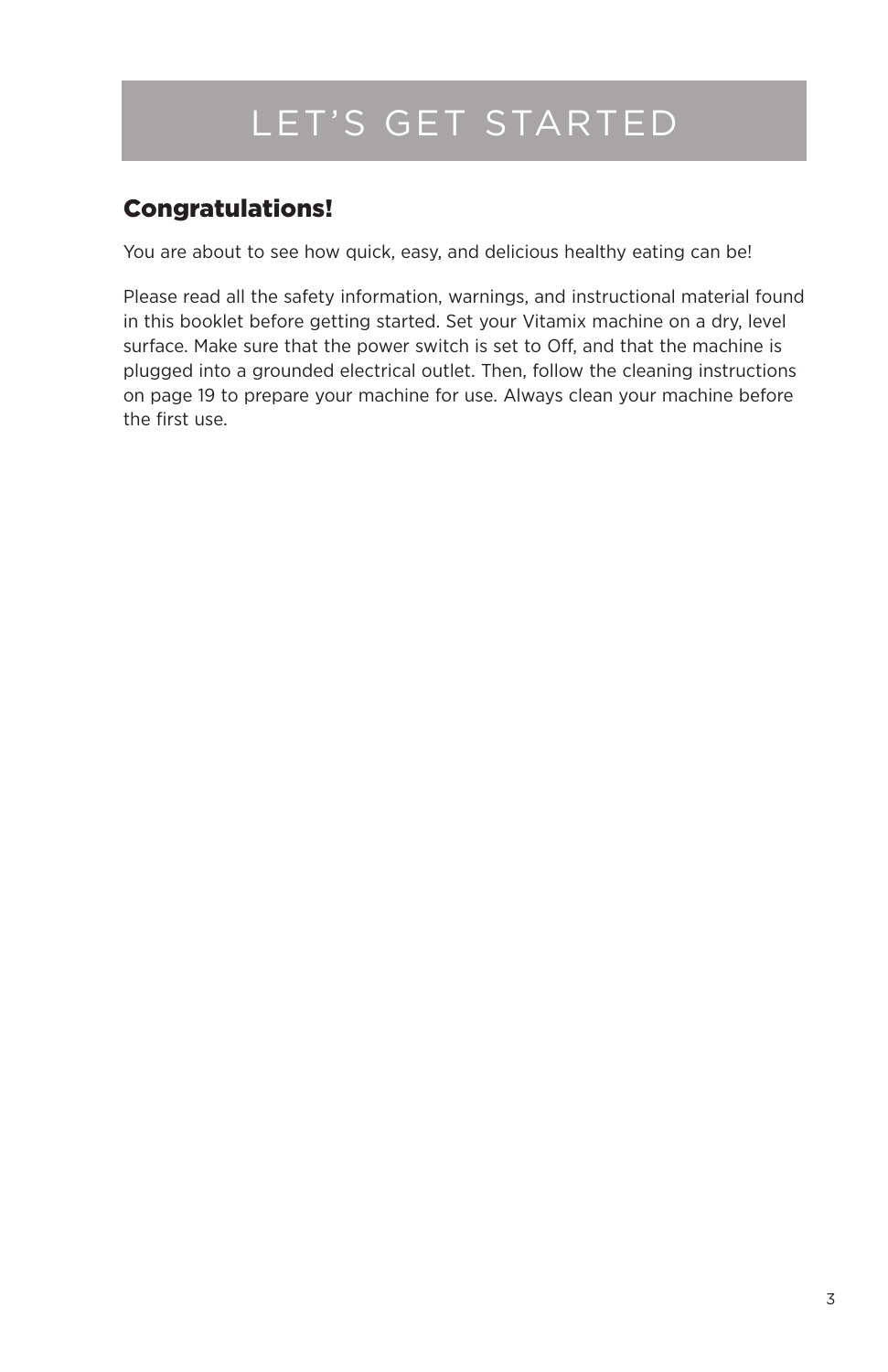# SERVICE AND REGISTRATION

### Vitamix Service

Record the model number and serial number of your Vitamix in the spaces provided below for future reference. These numbers can be found on the back of the motor base.

| Model Number     |  |
|------------------|--|
| Serial Number    |  |
| Date of Purchase |  |
| Purchased From   |  |

Before returning this product for any reason, including repair, first contact Vitamix Customer Service at 1.800.848.2649 or 1.440.235.4840, email service@vitamix.com, or contact your local dealer.

### Product Registration

Your reconditioned Vitamix® machine was purchased directly from the Vita-Mix® Corporation. Your product was registered at the time of purchase and the machine's warranty has been activated.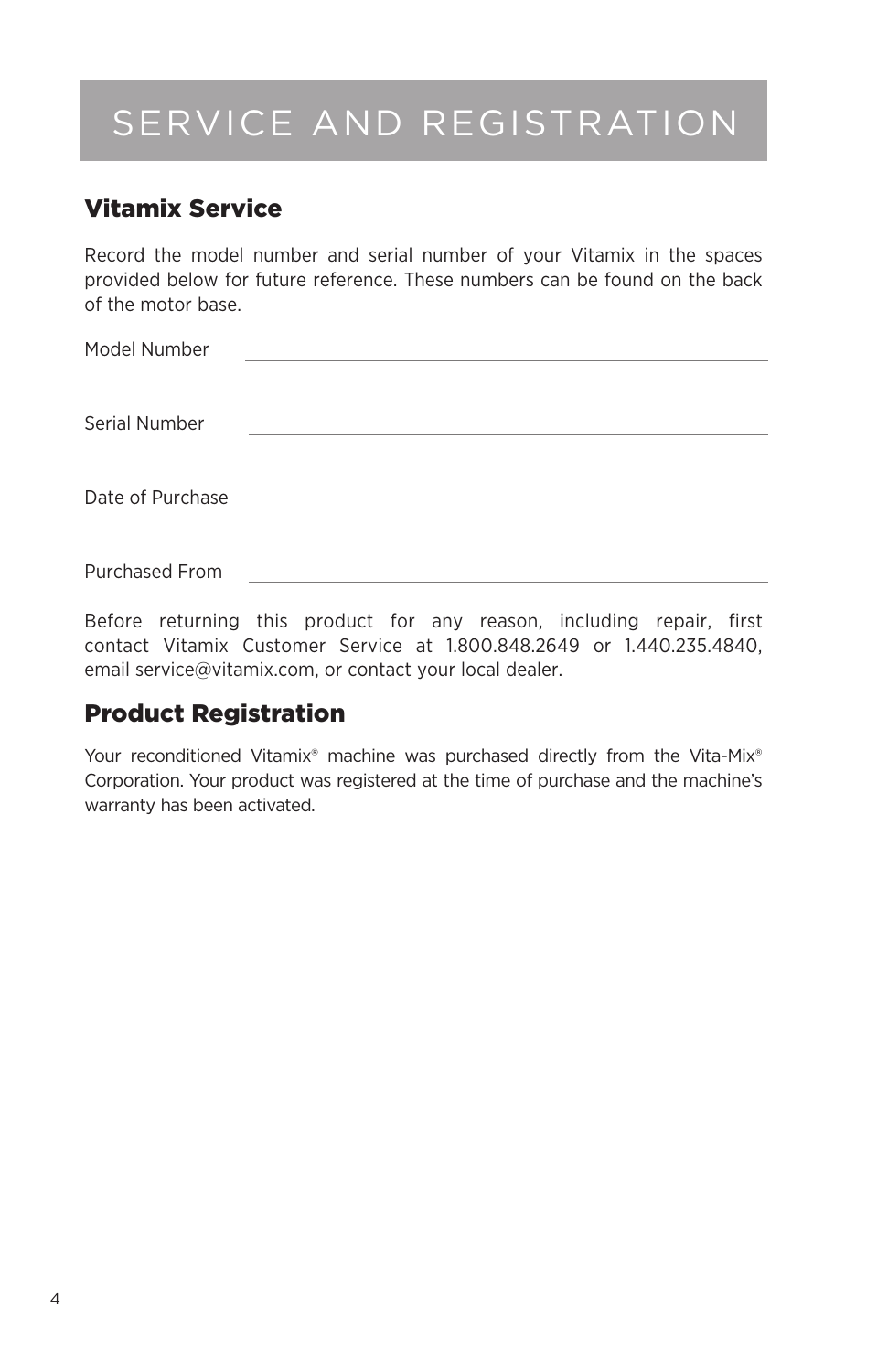## IMPORTANT SAFEGUARDS



**WARNING:** To avoid the risk of serious injury when using your Vitamix® blender, basic safety precautions should be followed, including the following.

### READ ALL INSTRUCTIONS, SAFEGUARDS, AND WARNINGS BEFORE OPERATING BLENDER.

- **1.** Read all instructions.
- **2.** Not intended for use by or near children or persons with reduced physical, sensory, or mental capabilities or lack of experience and knowledge. Close supervision is necessary when any appliance is used by or near children or incapacitated persons.
- **3.** To protect against the risk of electrical shock, do not put the blender base in water or other liquid.
- **4.** Unplug from outlet when not in use, before putting on or taking off parts, and before cleaning.
- **5.** Avoid contacting moving parts.
- **6.** Do not operate any appliance with a damaged cord or plug or after the appliance malfunctions, or is dropped or damaged in any manner. Call Vitamix Customer Service at 1.800.848.2649 or 1.440.235.4840 or email service@ vitamix.com at once for examination, repair, replacement, or electrical or mechanical adjustment. If purchased outside the U.S.A. or Canada, contact your local Vitamix dealer.
- **7.** Alteration or modification of any part of the blender base or container, including the use of any part or parts that are not genuine authorized Vitamix parts, may cause fire, electric shock, or injury.
- **8.** The use of attachments not expressly authorized or sold by Vitamix for use with this blender, including canning jars, may cause fire, electric shock, or injury.
- **9.** Do not use outdoors.
- **10.** Do not let cord hang over edge of table or counter.
- **11.** Do not let cord contact hot surface, including the stove.
- **12.** Keep hands and utensils out of container while blending to reduce the risk of severe injury to persons or damage to the blender. A rubber scraper or spatula may be used, but only when the Vitamix blender is not running.
- **13.** The tamper provided must be used only when the main part of the lid is in place.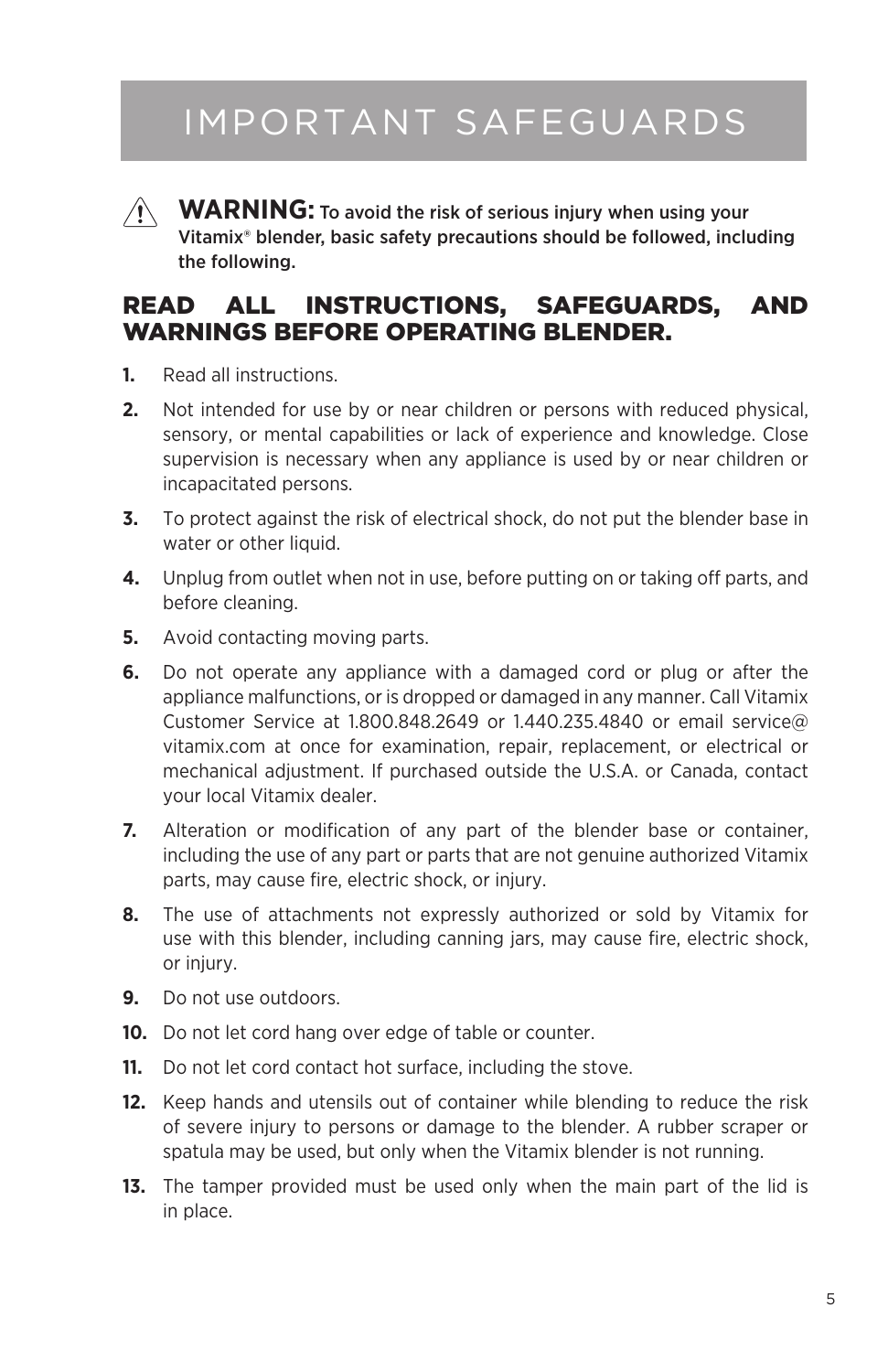## IMPORTANT SAFEGUARDS

- **14.** Blades are sharp. Handle or remove blade and blade assembly from the container with extreme care to avoid injury. To reduce the risk of injury, never place a blade assembly on the motor base unless assembled to the Vitamix container.
- **15.** Do not leave foreign objects, such as spoons, forks, knives or the lid plug, in the container as this will damage the blades and other components when starting the machine and may cause injury**.**
- **16.** Never attempt to operate with damaged blades.
- **17.** Always operate blender with lid and lid plug firmly in place. The lid plug should be removed only when adding ingredients and when using the tamper.
- **18.** When blending hot liquids or ingredients, use caution; spray or escaping steam may cause scalding and burns. Do not fill container to the maximum capacity. Always begin processing on the lowest speed setting. Keep hands and other exposed skin away from the lid opening to prevent possible burns.
- **19.** When making nut butters or oil-based foods, do not process for more than one minute after the mixture starts to circulate in the container. Processing for longer periods can cause dangerous overheating.

## SAVE THESE INSTRUCTIONS

#### **WARNING**



## Read and understand instruction



manual before using this machine.

#### IMPORTANT INSTRUCTIONS FOR SAFE USE

To Avoid Injury.

This product is intended for HOUSEHOLD USE ONLY and is not intended to be used for commercial purposes.

Do not leave your Vitamix blender unattended when operating.

Any repair, servicing, or the replacement of parts must be performed by Vitamix or an authorized service representative.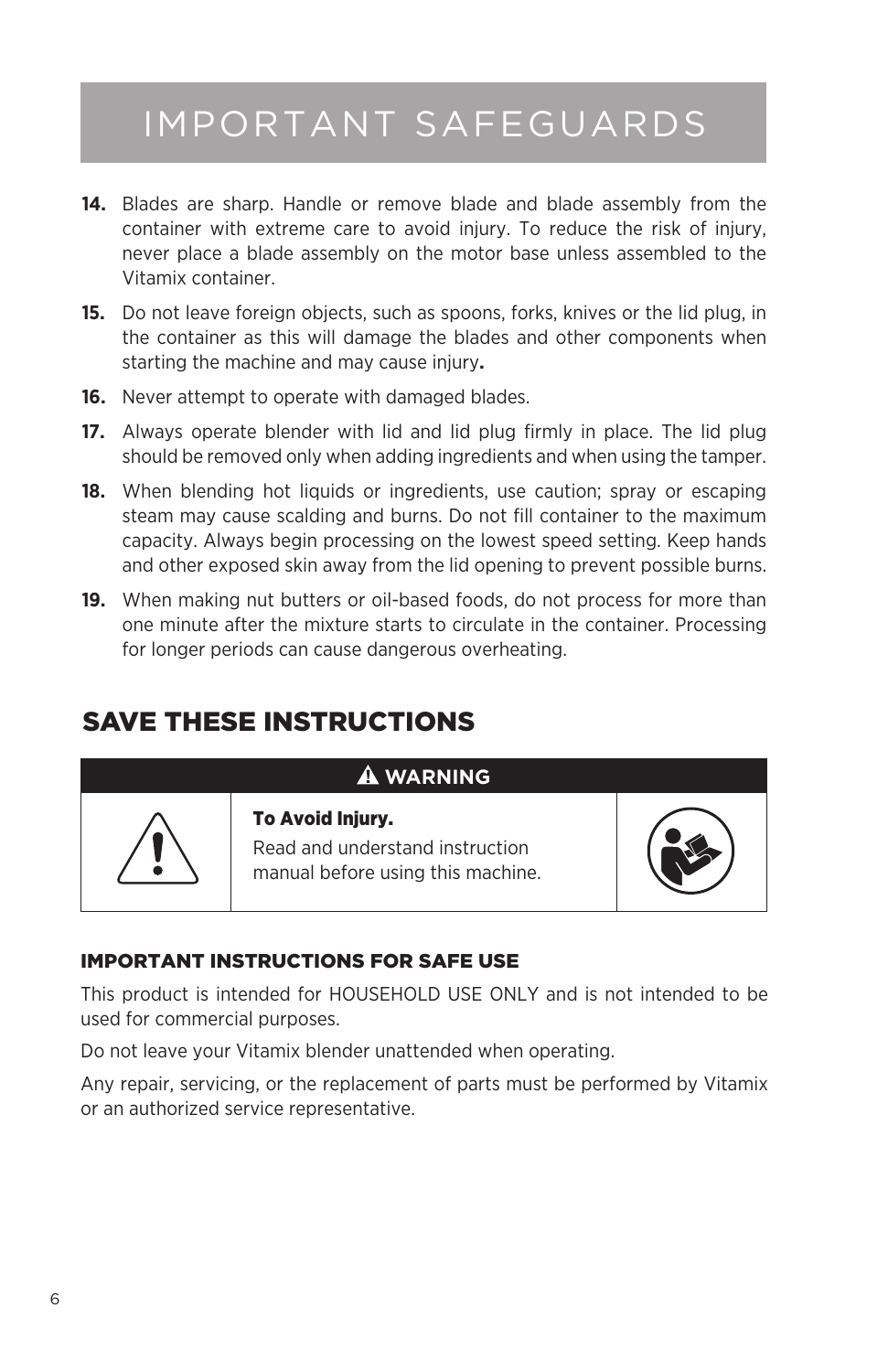# IMPORTANT SAFEGUARDS

#### **WARNING**



Electrical Shock Hazard.

Use grounded outlet only.

**DO NOT** remove ground.

**DO NOT** use an adapter.

**DO NOT** use an extension cord.

**Failure to follow instructions can cause death or electrical shock.** 

NOTICE: THE FAILURE TO FOLLOW ANY OF THE IMPORTANT SAFEGUARDS AND THE IMPORTANT INSTRUCTIONS FOR SAFE USE IS A MISUSE OF YOUR VITAMIX BLENDER THAT CAN VOID YOUR WARRANTY AND CREATE THE RISK OF SERIOUS INJURY.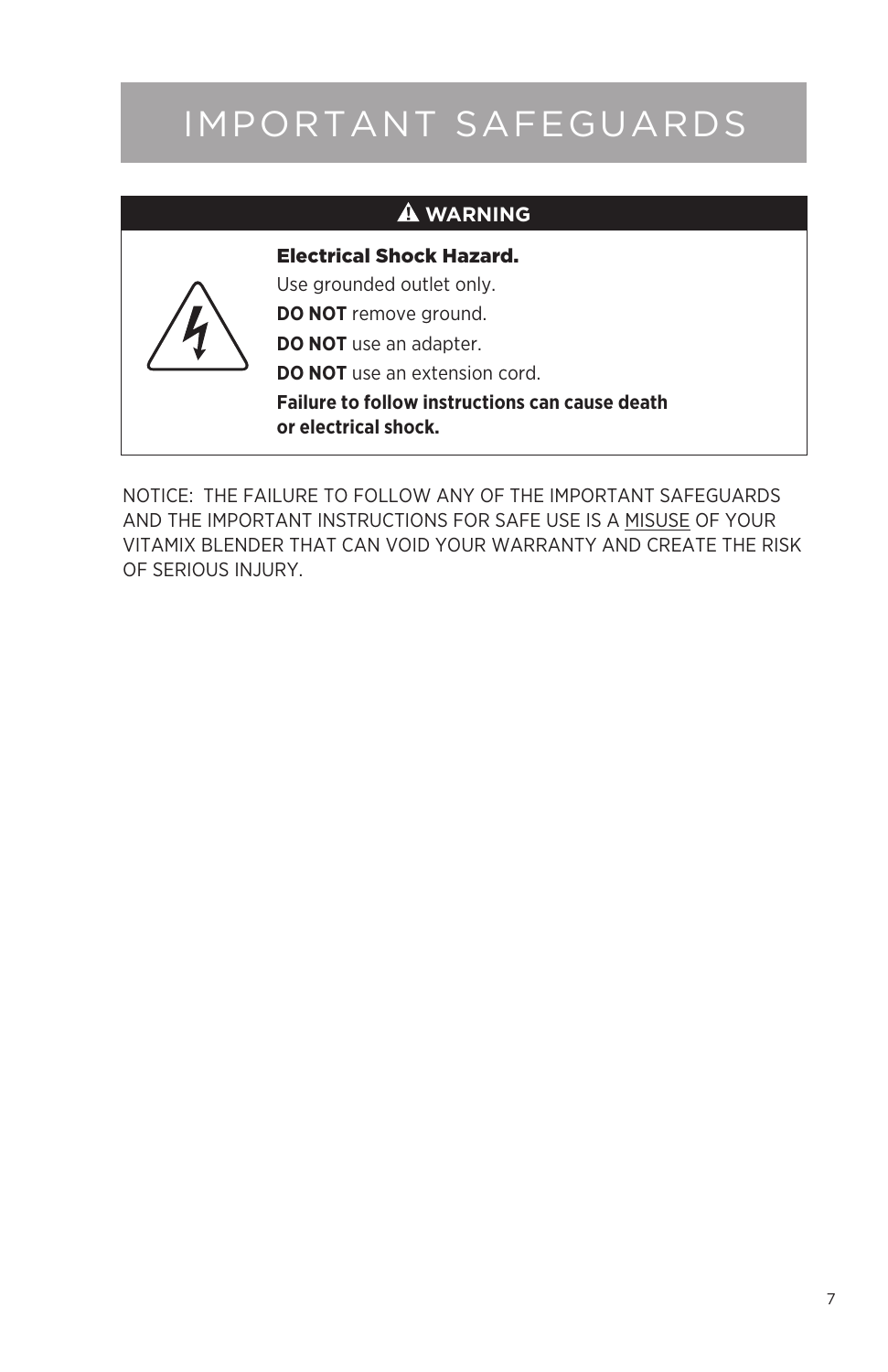## PARTS AND FEATURES



8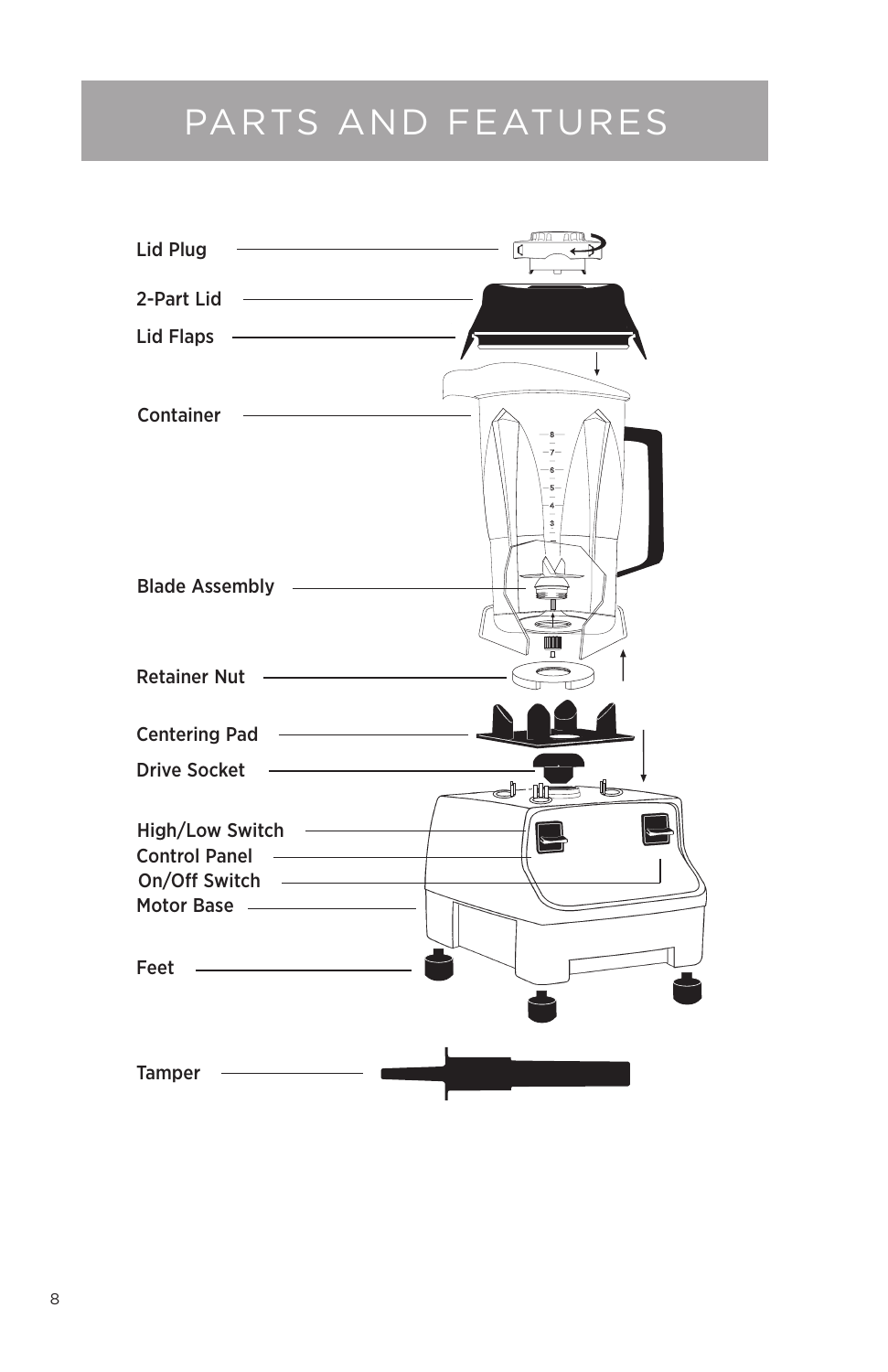# PARTS AND FEATURES

**On/Off Switch:** Lifting the On/Off Switch to the On (|) position starts the rotation of the blade assembly and begins the blending process.

**High/Low Switch:** The High/Low Switch controls the speed of the rotation of the blade assembly.

**Container:** Ounces, cups, and milliliters are clearly marked.

**2-Part Lid:** Your new machine has our latest lid design. It is easy to put on and take off, and easy to clean. Always use the lid and the lid plug when the machine is in operation.

 $\sqrt{N}$  **CAUTION:** Lids and tampers are not interchangeable between different container styles, types, and sizes.

Snap the lid onto the container and leave in place for a few minutes. Once the lid has been left on the container, it will be much easier to lock or remove.

**Lid Plug:** Insert through the lid and secure by turning clockwise. Remove the lid plug to use the tamper or add ingredients.

**Tamper:** While the machine is running, and only through the lid plug opening, use the tamper to press ingredients into the blades. Refer to "How to Use the Tamper" on page 11.

**To Lock the Lid in Place:** Position lid on container with lid flaps midway between the spout and the handle. Push the lid onto the container until it locks in place. The lid must always be secured when processing, especially hot liquids that may scald. **Never operate the blender without checking to make sure the lid is securely locked in place.**



**To Remove the Lid:** Lift up on one lid flap while holding the container securely.

**To Remove the Lid Plug:** Rotate the lid plug counterclockwise from the "locked" to "unlocked" position and lift out.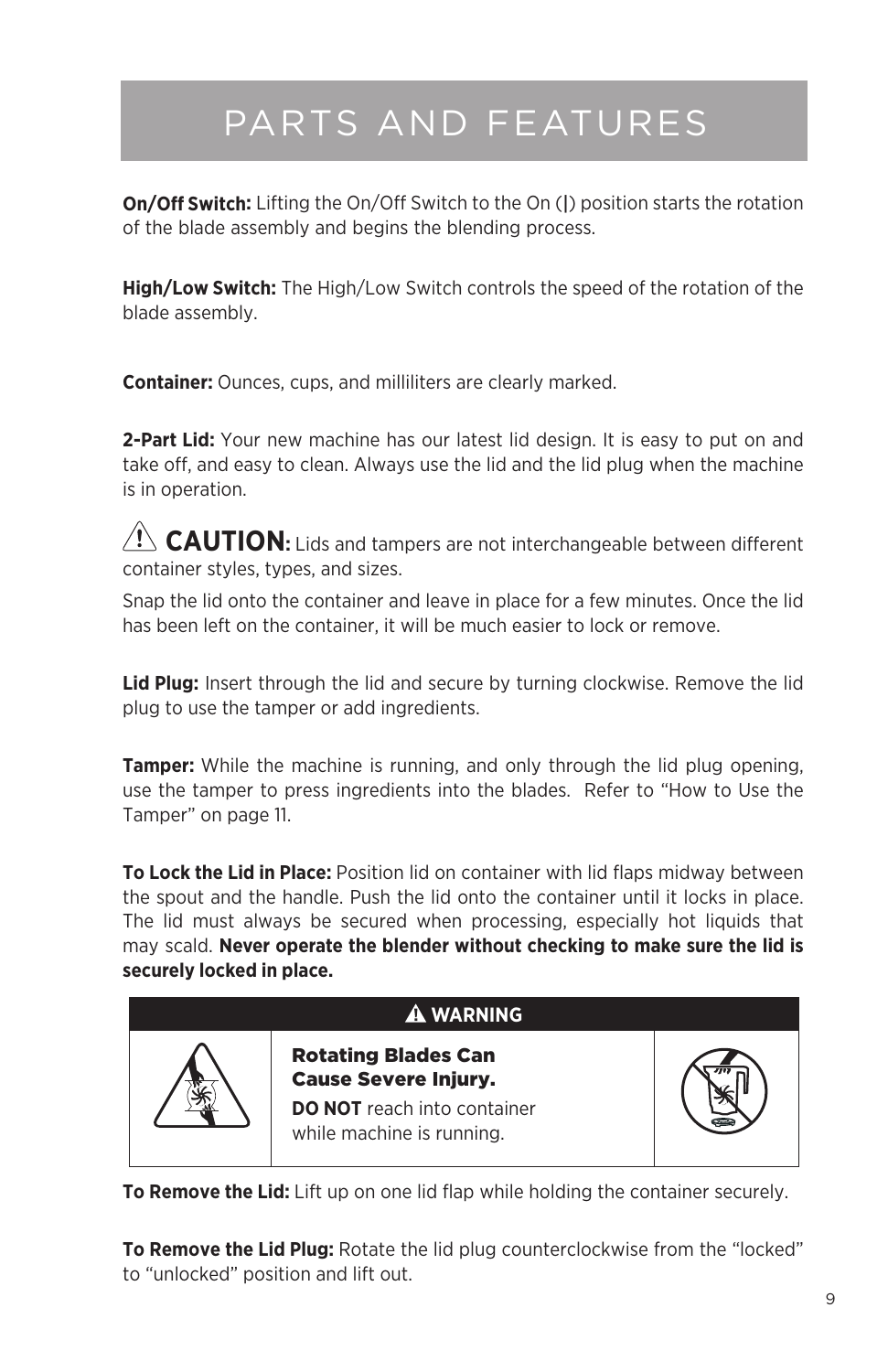# PARTS AND FEATURES

**Automatic Overload Protection**: Your Vitamix motor is designed to protect itself from overheating. If the motor shuts off, turn off the power switch for up to 45 minutes to reset. Reset time will be extended if high room temperatures exist. To reduce the reset time, unplug the machine, remove the container, and blow air into the center section of the bottom with a hair dryer on the cool setting.

**Power Cord:** Your machine is equipped with a long power cord. Store the unused portion neatly underneath.

**Bottom View / Cord Wrap: Plastic cord** retainers hold the cord securely. There is no need to unscrew the cord retainers to let out more cord. They are flexible, and return to position after the cord is lifted out.

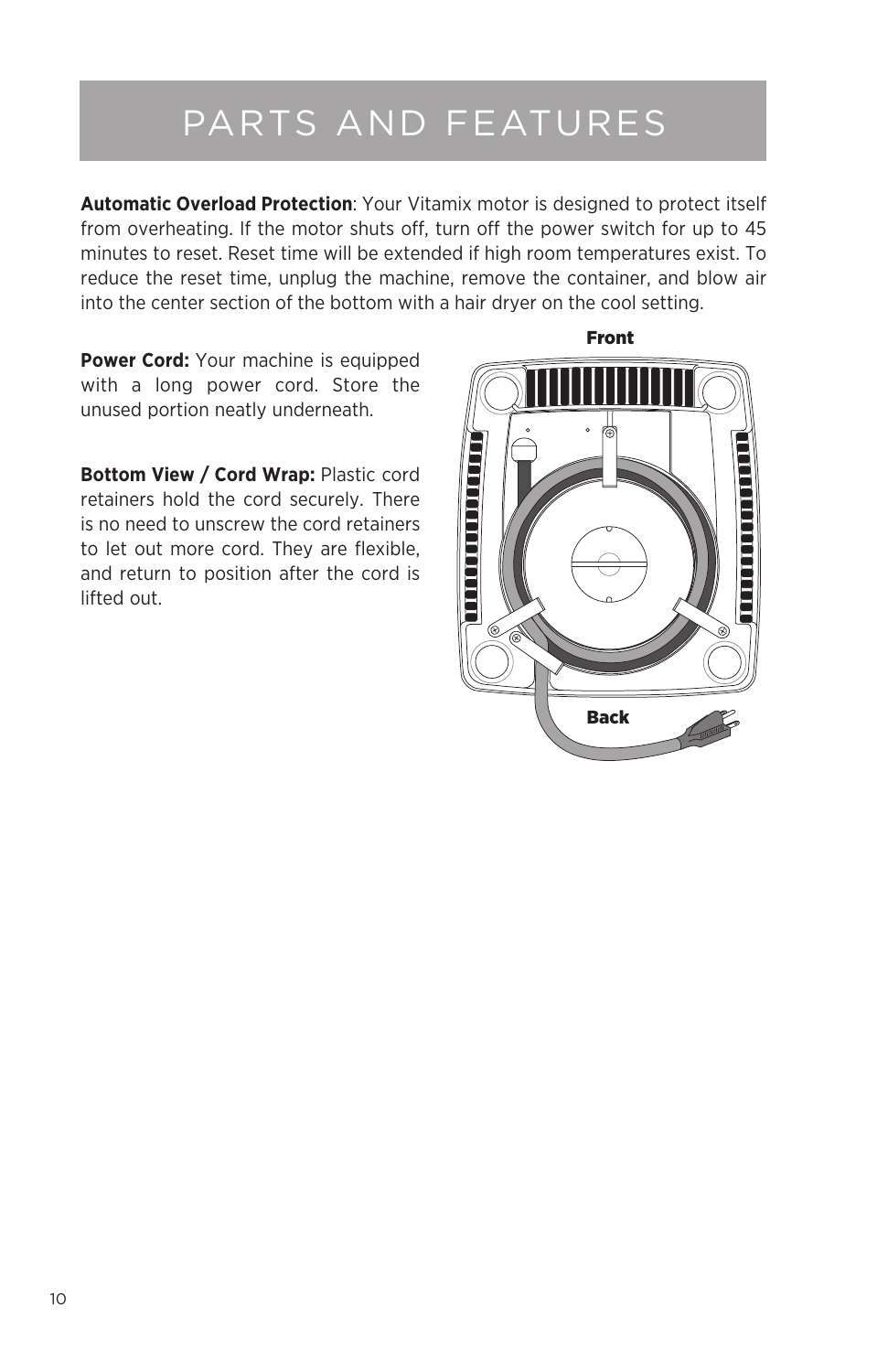## CONTROL PANEL

| Δ<br>High<br>$\overline{2}$<br>▽<br>Low | 1<br>On<br>$\blacksquare$<br>$\circ$<br>Off |
|-----------------------------------------|---------------------------------------------|
| <b>Syltamix.</b>                        | <b>TURBOBLEND® TWO SPEED</b>                |

- **1. On/Off Switch:** Before pushing the On/Off Switch to the On (|) position, make sure that the High/Low Switch is set to Low  $(\nabla)$ . Do not start your machine on High  $(\Delta)$  setting. Push the On/Off Switch up to turn On. Push down to turn Off (O).
- **2. High/Low Switch:** High  $(\Delta)$  is the fastest speed available. Switch to Low  $(\nabla)$  to for a lower speed.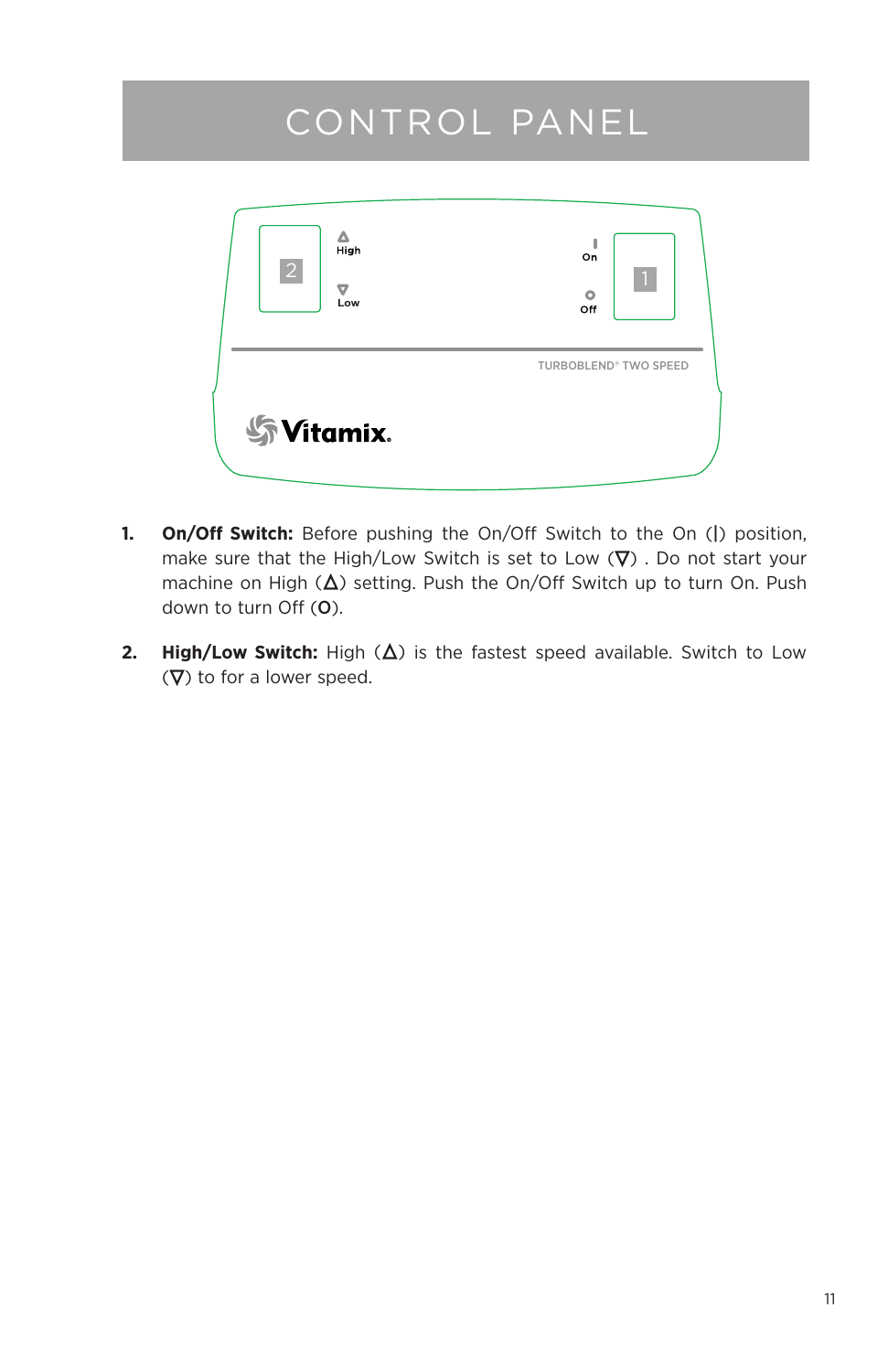# ABOUT THE BLADES

The Vitamix machine comes standard with the wet blade container. The blade is identified by a "W" for wet. This blade is used for most of your recipes. Additional containers with wet or dry blades may be purchased separately.

#### **WARNING**



Cause Severe Injury. **DO NOT** reach into container while machine is running.

Rotating Blades Can





**Wet Blade Container:** Designed for processing liquids, including juice, frozen mixtures, sauces, soups, purees, batters, and for wet chopping. The wet blades can also grind grain and knead dough, but they are not quite as efficient as the dry blades in this application. If used for grinding, your container will mar and become cloudy; see instructions for dry container use.



**Dry Blade Container:** These blades are clearly marked "D" and are designed specifically for grinding dry materials such as grains, cereal, and coffee, and are also used for kneading bread dough. The dry blades can NOT process liquids efficiently. If you grind herbs on a regular basis, you may wish to purchase a separate dry blade container and replace blades as needed.

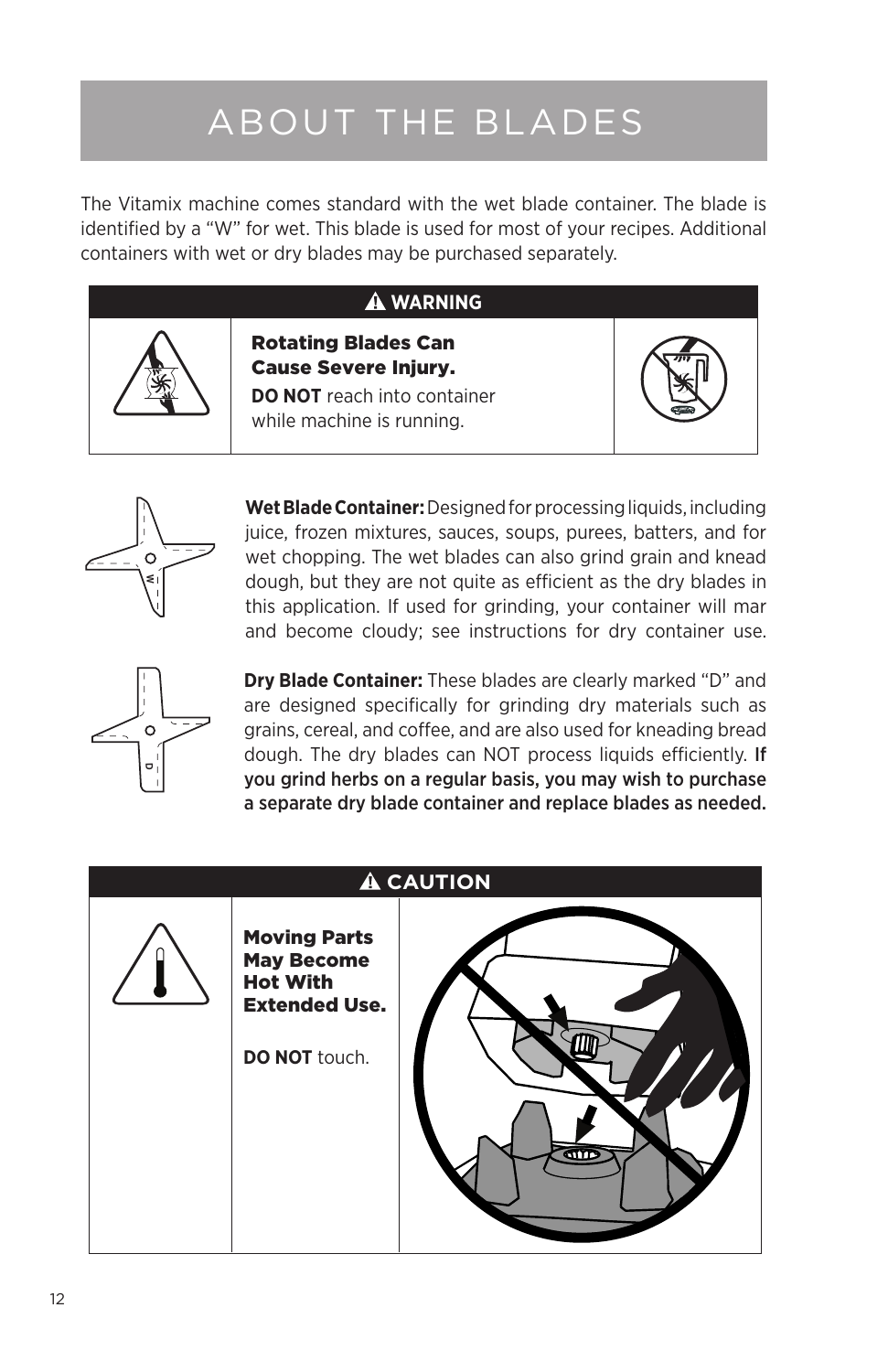# TAMPER

### **A** CAUTION



Rotating Blades Can Cause Damage.

Lids and tampers are not interchangeable between different container styles, types, and sizes. Use the tamper that was supplied with your machine.

### How to Determine the Tamper that Can Be Used with Your Container

Each type of tamper is designed to be used safely and effectively with a particular container. **If a tamper came with your container, it is the correct tamper for the container.** If a tamper did not come with your container, or you want to determine if a tamper that you already have can be used with your new container, please compare your container with the containers and matching tampers to the illustration below.

Before using the tamper during the blending process, verify that it is the correct tamper.



- 64 oz. Short Containers use Tamper 016041 that is approximately 9-¾ inches long.
- 64 oz. Tall Containers uses Tamper 000760 that is approximately 12-½ inches long.
- 32 oz. and 48 oz. Containers use Tamper 015033 that is approximately 11 inches long.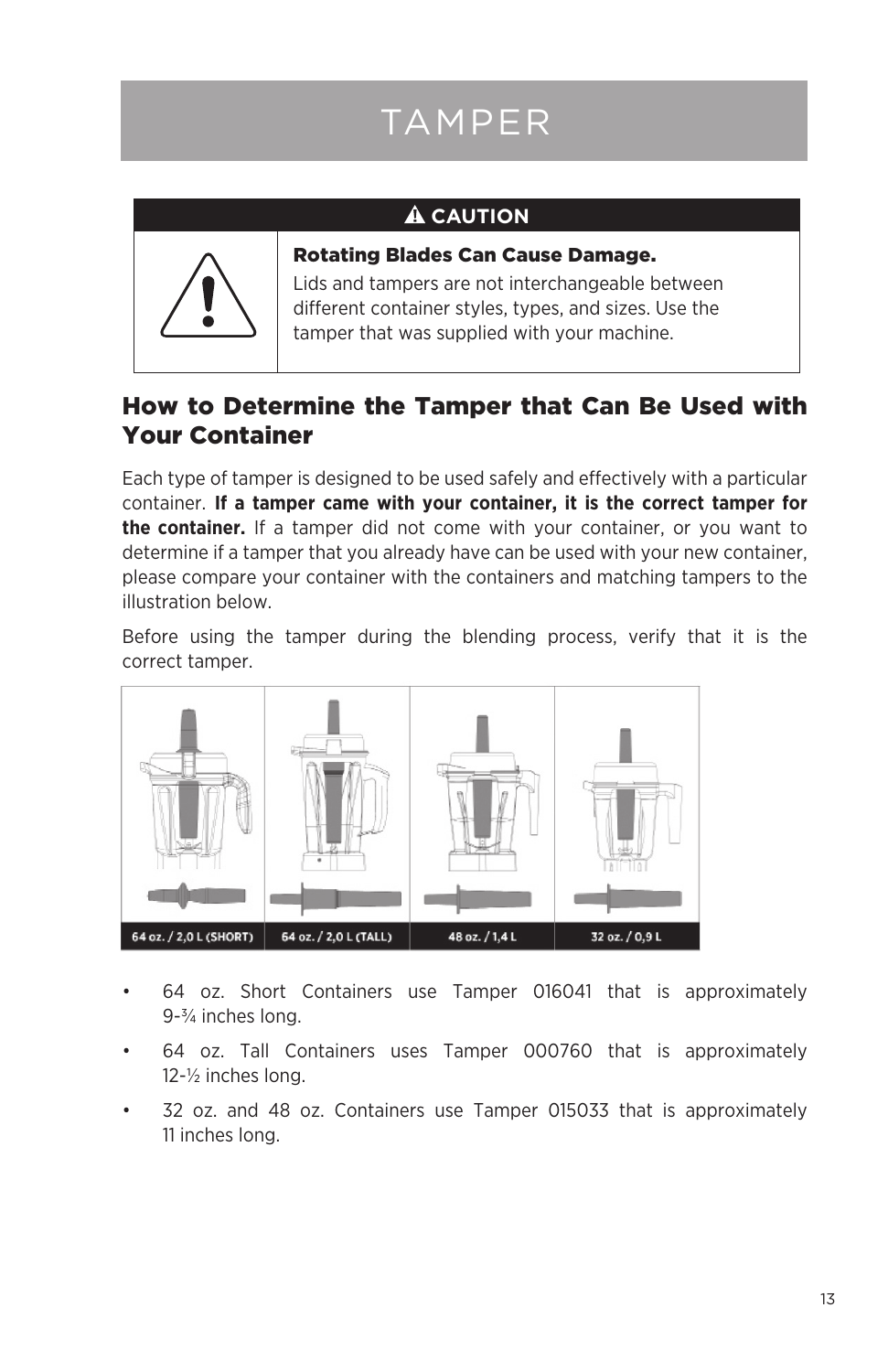## TAMPER

To verify that you are using the correct tamper, place the lid on an empty container, remove the lid plug and insert the tamper. If it is the correct tamper it should easily fit into the opening but will not come in contact with the blades no matter how you move the tamper inside the container. IF THE TAMPER TOUCHES THE BLADES AT ANY ANGLE - DO NOT USE THE TAMPER WITH YOUR CONTAINER.

If you do not have the correct tamper for your container, call Vitamix Customer services at 1.800.848.2649 or 1.440.235.4840 or e-mail service@vitamix.com to order a new tamper. If purchased outside the United States or Canada, contact your local Vitamix Dealer.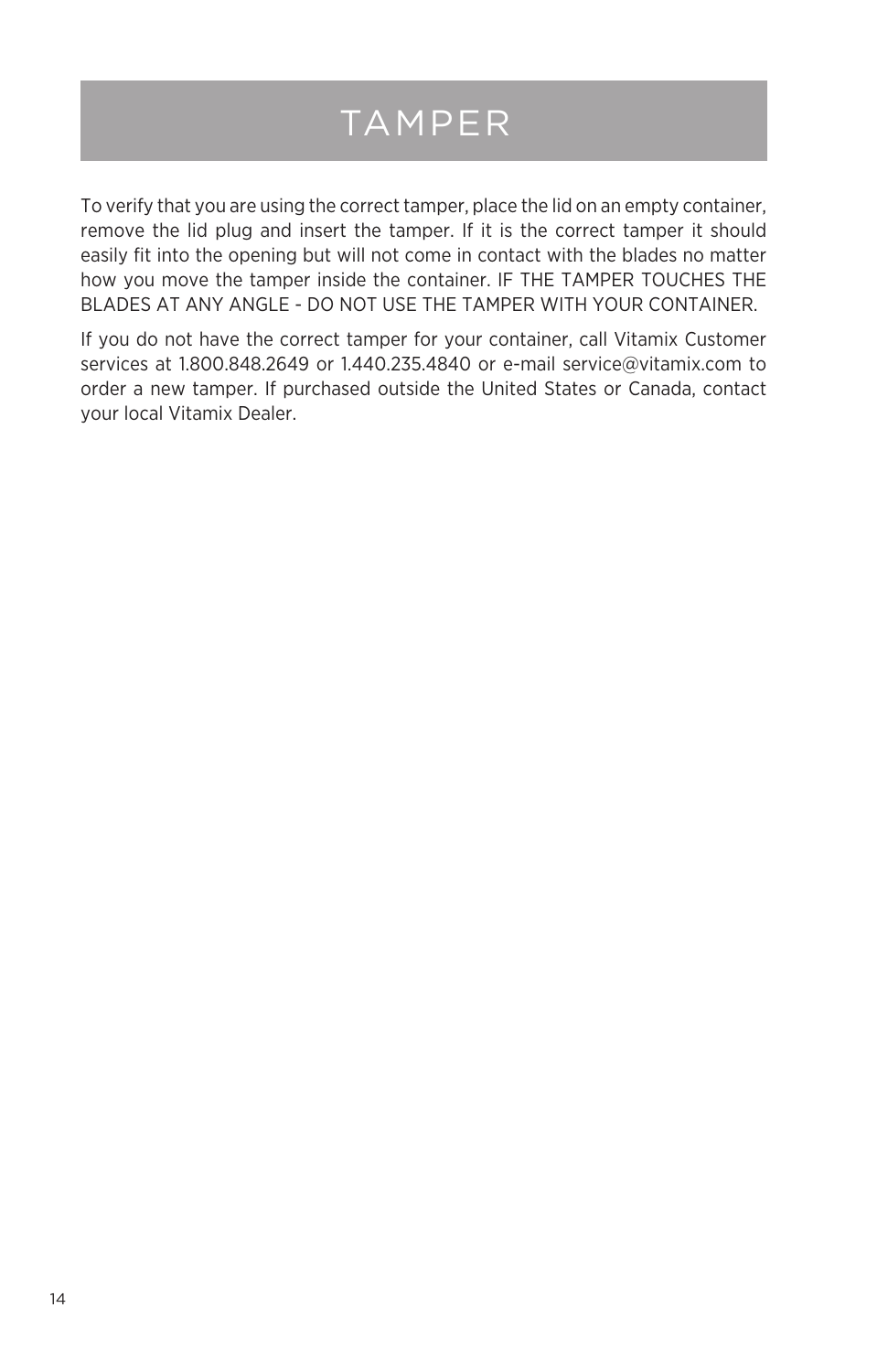# HOW TO USE THE TAMPER

### **WARNING**



#### **IMPORTANT!**

- The splash disk (near the top of the tamper) and lid prevent the tamper from hitting the blades when the lid is secured properly in the locked position.
- • The container should not be more than two-thirds full when the tamper is used during blending.
- • To avoid overheating during blending, DO NOT use the tamper for more than 30 consecutive seconds.
- • If the food does not circulate, the machine may have trapped an air bubble. Carefully remove the lid plug while making sure the lid stays firmly in place. Release the air bubble by inserting the tamper through the lid plug opening.



• Holding the tamper straight down may not help the ingredients circulate. If necessary, point the tamper toward the sides or corners of the container. DO NOT try to force the tamper deeper into the container.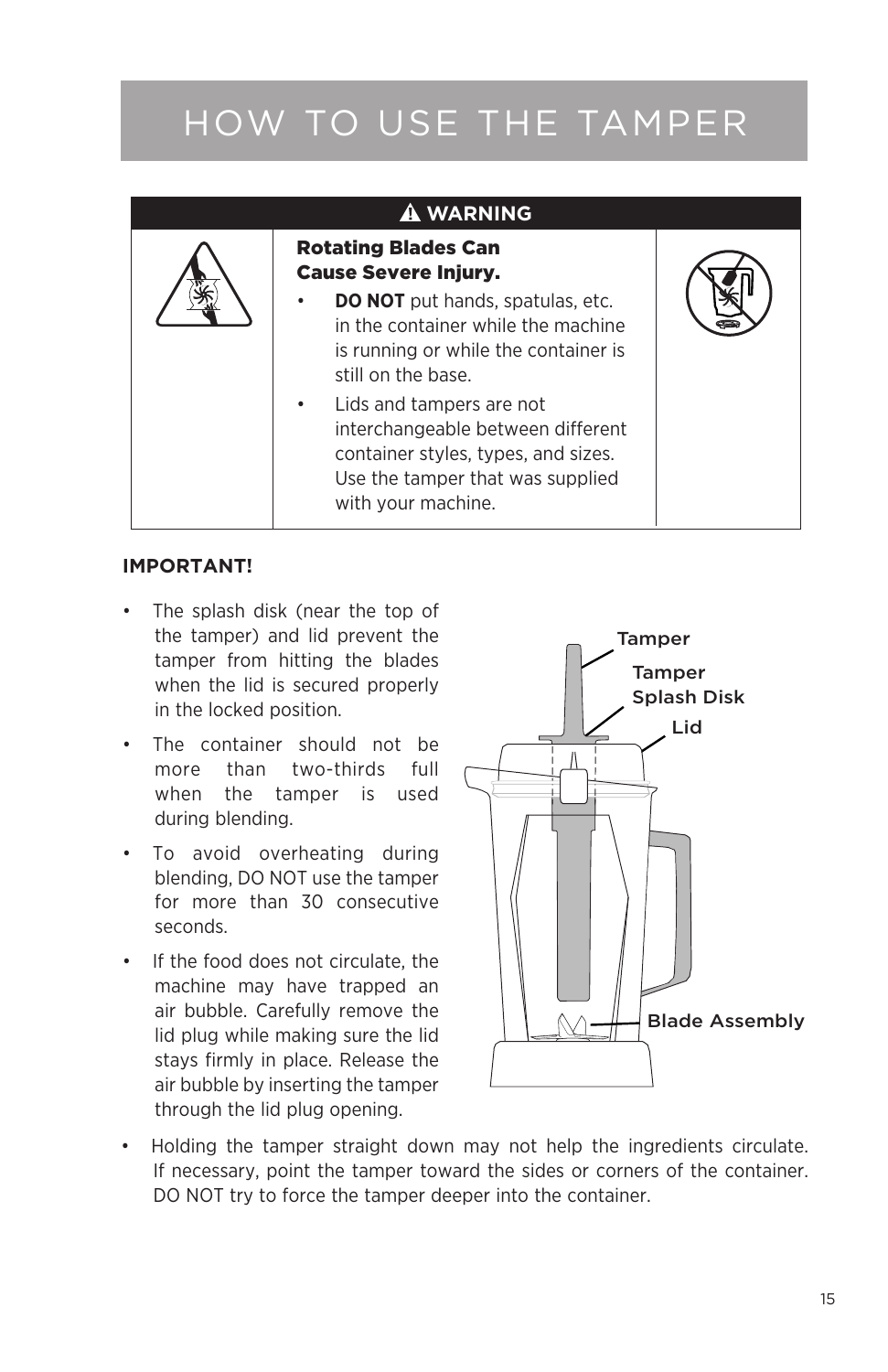# HINTS FOR SETTING SPEEDS

| <b>ACAUTION</b>                                                                                              |  |
|--------------------------------------------------------------------------------------------------------------|--|
| <b>Never Start on Speeds Above 1 with</b><br><b>Hot Liquids to Avoid Possible Burns.</b>                     |  |
| Escaping steam, splashes or contents<br>may scald.                                                           |  |
| To secure the contents. lock the lid and lid<br>plug securely in place prior to operating the<br>machine and |  |
| always start on Low and then switch to High.                                                                 |  |

### Hints for Setting Speeds

Always start the machine with the High/Low Switch in the Low  $(\nabla)$  position. Increase speed as needed depending on the recipe used. If a recipe calls for processing on High  $(\Delta)$ , start on Low  $(\nabla)$  and then switch the High/Low Switch up to the High  $(\Delta)$  position. **Do not begin processing on the High**  $(\Delta)$  **setting.** 

Process on the High  $(\Delta)$  setting for as much of the processing time as possible to make whole food juices, soups, shakes, frozen mixtures, purées, nut butters and for grinding grains. Processing times will generally be less than one minute (most take less than 30 seconds). High  $(\Delta)$  speed provides the best quality of refinement, breaking down ice, frozen fruit, whole fruits or vegetables, and grains to a smooth lump-free consistency.

**TIP:** Blending too long at low speed will overheat the machine and cause the Automatic Overload Protection to turn the machine off. Use the High  $(\Delta)$  speed as often as possible to achieve the most uniform consistency. Blending on High  $(\Delta)$  speed also maximizes the motor's cooling fan to avoid overheating.

When on the High  $(\Delta)$ , if the food does not circulate, the machine may be overloaded or may have trapped an air bubble. Carefully remove the lid plug while making sure the lid stays firmly in place. Release the air bubble by inserting the tamper through the lid plug opening. If circulation problems continue, switch to Low  $(\nabla)$  Speed. Using low speed may allow food to circulate when high speed does not. Once the food is circulating freely, switch back to High  $(\Delta)$  and continue processing.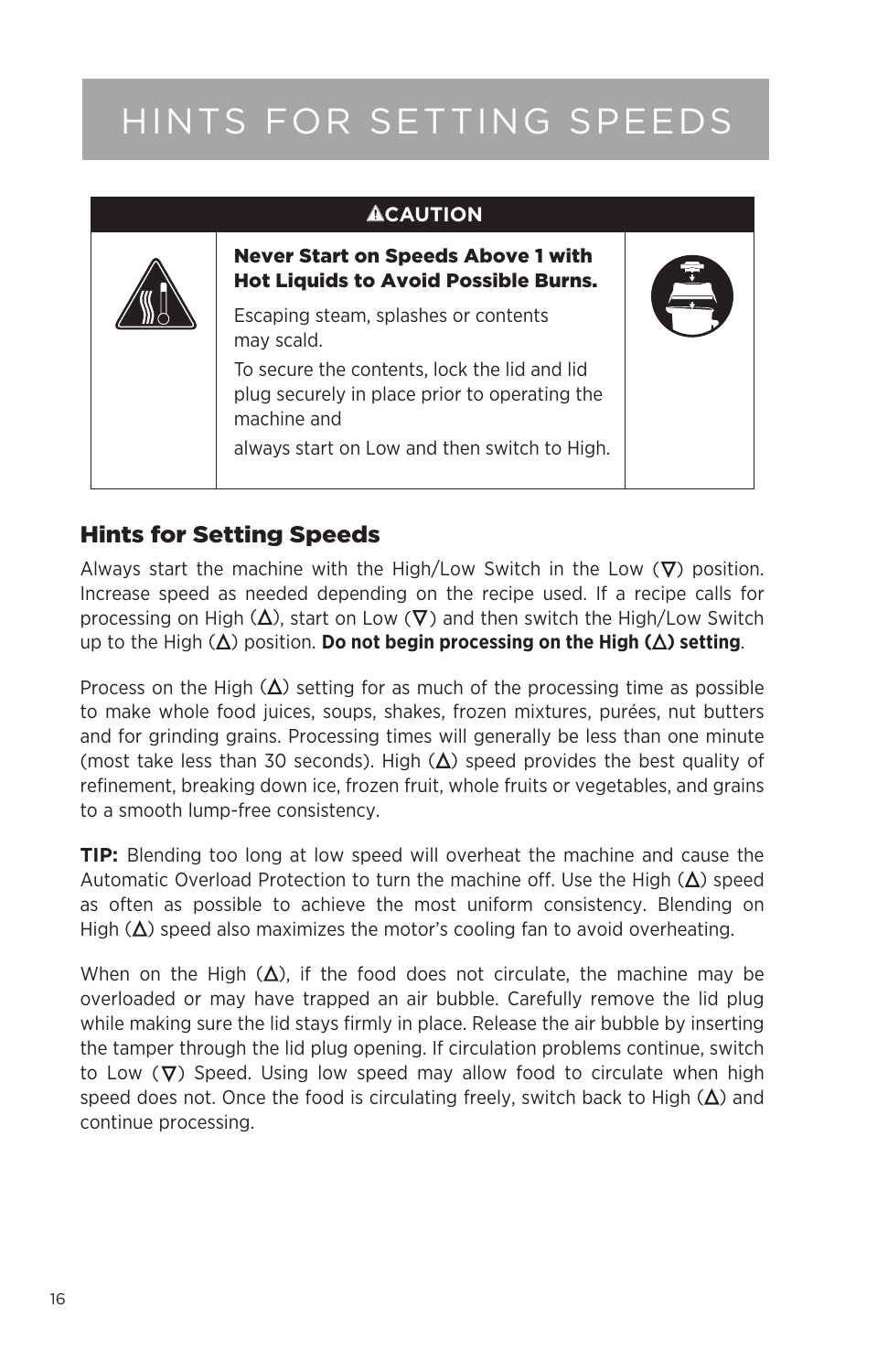## OPERATING INSTRUCTIONS

### Wet Blade Container

Designed for processing liquids including juice, frozen mixtures, sauces, soups, purees, batters, and for wet chopping.

- **1.** Make sure that the High/Low Switch is set to Low  $(\nabla)$ .
- **2.** Load the container before placing it on the motor base. Place liquids and soft foods in the container first, solid items and ice last. Although not necessary for blending, you may want to cut or break food into smaller pieces for more precise measuring of ingredients.
- **3.** Securely fasten the 2-part lid. Always use the complete 2-part lid when blending (unless the tamper is inserted through the lid plug opening). Especially when blending hot ingredients, make sure the lid is securely latched.
- **4.** With the motor off, set the wet blade container on the motor base by aligning it over the centering pad.
- **5.** Do not ever attempt to put a container on an operating motor base or to operate a motor base without a container properly in place.

Start with the High/Low Switch in the Low  $(\nabla)$  position. Always start your machine on Low  $(\nabla)$ . Activate the machine by turning the On/Off Switch to On (|). Your container will shift and get into an aligned position.

**6. Take proper care when handling and processing hot ingredients and making hot soups and sauces.**



- **7.** Due to the machine's speed, processing times are much quicker than standard appliances. Until you are accustomed to the machine, count your time carefully to avoid over-processing.
- **8.** After turning the machine off, wait until the blades completely stop before removing the lid or container from the motor base.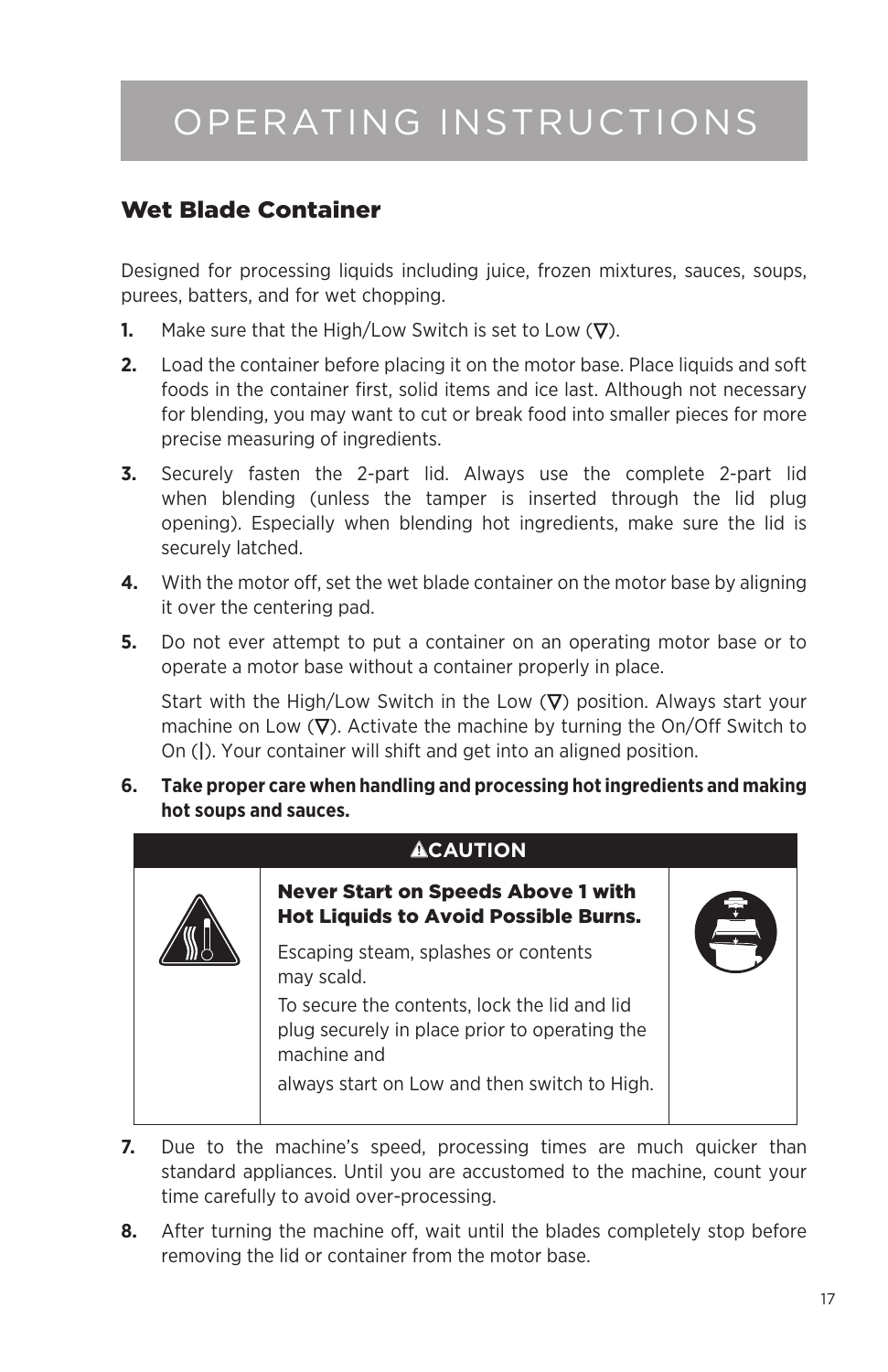## OPERATING INSTRUCTIONS

### Dry Blade Container

If purchased, your dry blade container should only be used for hard, dry materials such as grain, and for kneading dough.

- **1.** Make sure that the High/Low Switch is set to Low  $(\nabla)$ .
- **2.** Securely fasten the 2-part lid. Always use the complete 2-part lid when blending (unless the tamper is inserted through the lid plug opening). Especially when blending hot ingredients, make sure the lid is securely latched.
- **3.** With the motor off, set the dry blade container on the motor base by aligning it over the centering pad. Do not ever attempt to put a container on an operating motor base or to operate a motor base without a container properly in place.
- **4.** Start with the High/Low Switch in the Low  $(\nabla)$  position. Always start your machine on Low  $(\nabla)$ . Activate the machine by turning the On/Off Switch to On (|). Your container will shift and get into an aligned position.
- **5.** After turning the machine off, wait until the blades completely stop before removing the lid or container from the motor base.
- **6.** Due to the machine's speed, and the sometimes short processing times, count your time carefully to avoid over processing.
- **7.** Grinding dry material for more than 2 minutes could damage your machine. Regular use may result in cosmetic marring of the container and cause the blades to become dull over time.
- **8.** Grinding some herbs may release volatile oils, causing the container to discolor permanently. Others have strong odors that may linger in the container, affecting the flavor of other foods. The grinding of some herbs and spices may also cause the blade to dull over time, or the container to crack.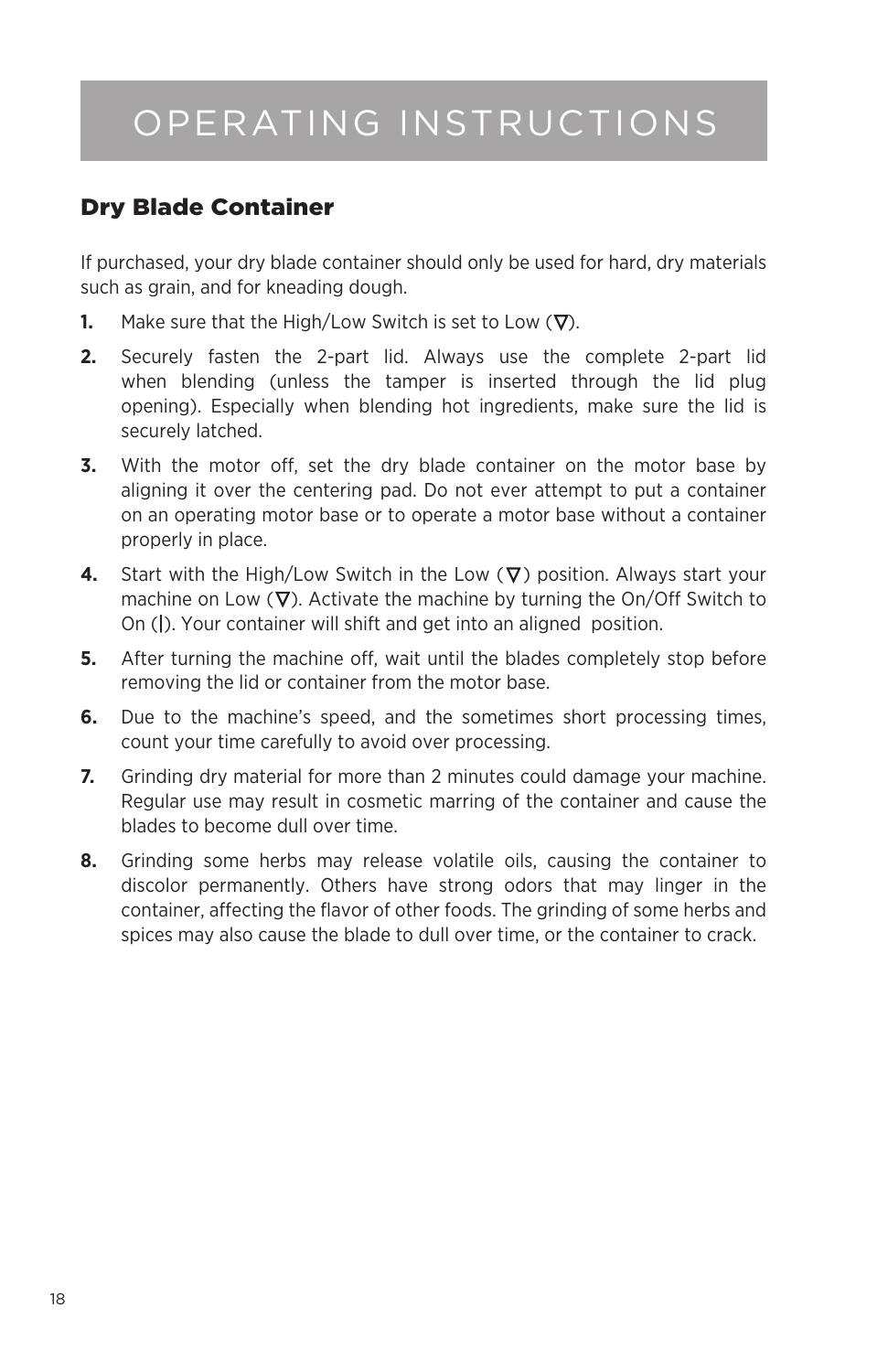# CARE AND CLEANING

### Container

To prepare your new machine for initial use, follow the steps below. This will clean the unit and break-in the motor.

- **1.** Fill the container half full with warm water and add a couple drops of liquid dish washing detergent to the container.
- **2.** Snap or push the complete 2-Part lid into locked position.
- **3.** Start with the High/Low Switch in the Low  $(\nabla)$  position. Activate the machine by switching the On/Off Switch to On (|). The machine will start on Low then switch the High/Low Switch to High  $($  $\Delta$ ).
- **4.** Run the machine on High for 30 to 60 seconds.
- **5.** Turn off the machine, and rinse and drain the container.

#### Lid, Lid Plug and Tamper

Separate the lid and lid plug. Wash parts in warm, soapy water. Rinse clean under running water and dry. Reassemble before use.

**IMPORTANT:** To ensure continued and effective performance, do not put the container, lid, lid plug or tamper in the dishwasher.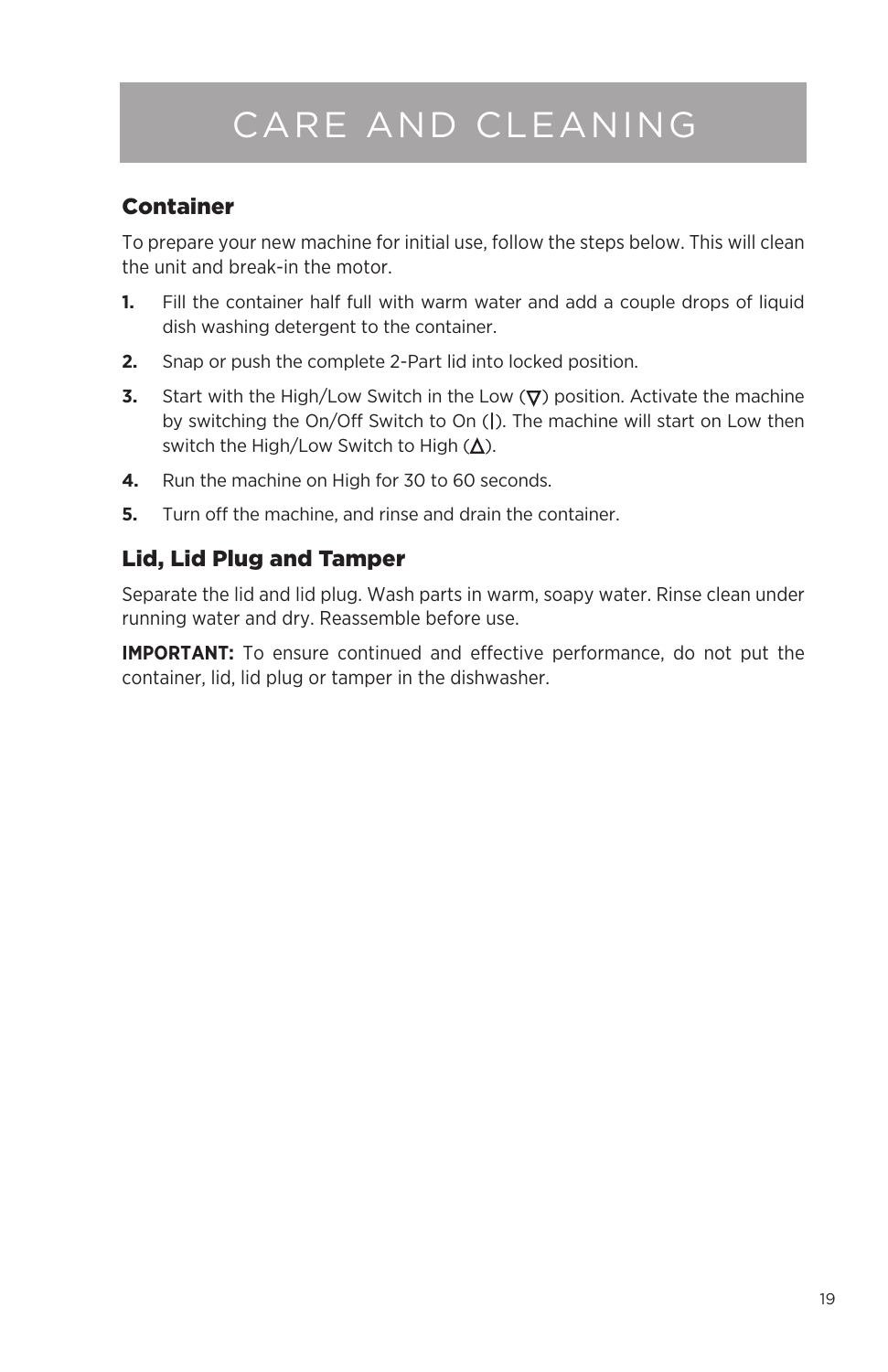# CARE AND CLEANING

#### Motor Base

**1.** Unplug the power cord.



- **2.** Wash the outside surface with a damp, soft cloth or sponge that has been rinsed in a mild solution of liquid detergent and warm water. Do not place the motor base in water.
- **3.** The centering pad can be removed for more thorough cleaning.
- **4.** Thoroughly clean the switches so they work freely. They may become sticky from use. Moisten a cotton swab with a household degreaser or cleaner and clean the grooves around the switches. Immediately dry all surfaces.
- **5.** Polish with a soft cloth.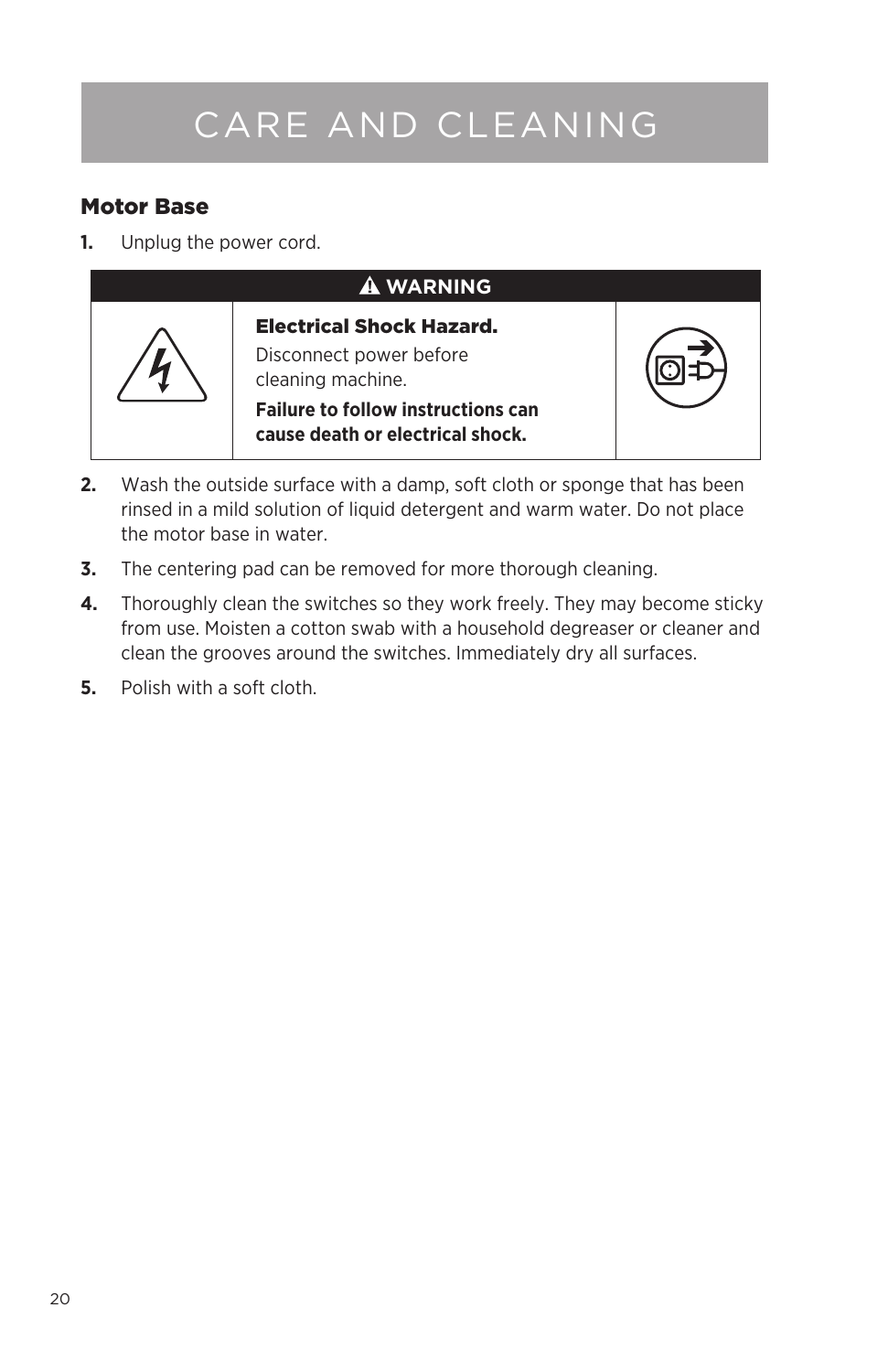# TROUBLESHOOTING

### Automatic Overload Protection

Your Vitamix machine is equipped with a special feature: Automatic Overload Protection. This built-in feature is designed to protect the motor and prevent your machine from overheating. When engaged, this Automatic Overload Protection will cause the motor to shut off and possibly emit a light odor.

If your Automatic Overload Protection should ever be activated, refer to page 10 in this manual to easily reset your machine.

#### **Tips to prevent "overloading" your Vitamix machine:**

- Process only Vitamix recipes when learning to use the machine
- • Do not process recipes at lower speeds than recommended
- • Do not process recipes at higher speeds than recommended
- • Do not process recipes longer than recommended
- • Use your tamper to process thicker mixtures and keep ingredients moving around and through the blades

### Retainer Nut Loosening

In the event that the retainer nut at the bottom of your container loosens and no longer securely holds the blade assembly in place, DO NOT CONTINUE TO USE THE CONTAINER. Call Vitamix Customer Service at 1.800.848.2649 or 1.440.235.4840, or your local dealer immediately for instructions.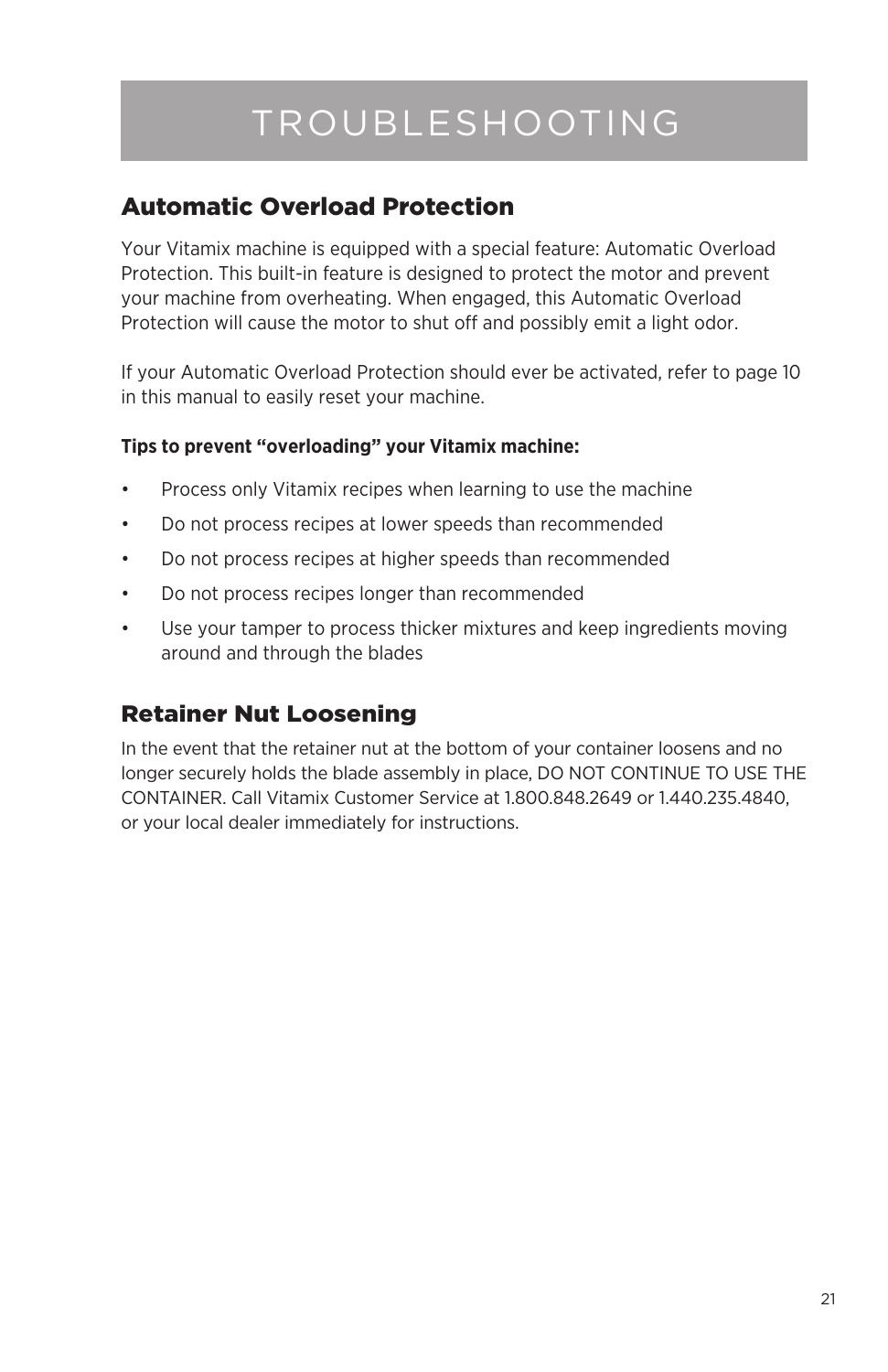# WARRANTY

## Full 5-Year Reconditioned Machine Warranty

#### **1.** PRODUCT REGISTRATION.

Vita-Mix® Corporation ("Vitamix") strongly encourages you to register your purchase by completing and returning the product registration card that came with this Machine. You can register online at vitamix.com/warranty; or by calling our Customer Service Department at 1.800.848.2649 or 1.440.235.4840. Failure to register your product purchase will not diminish your warranty rights. However, registering your purchase will allow Vitamix to better serve you with any of your customer service needs.

#### **2.** WHO CAN SEEK WARRANTY COVERAGE.

This Warranty is extended by Vitamix to the owner of this Machine for personal household use only. This Warranty does not apply to products used for commercial, rental or re-sale purposes. Should ownership of the machine change during the 5-year period, please update the Machine's owner information at vitamix.com/warranty.

#### **3.** WHAT IS COVERED.

Vitamix warrants to the owner that if this Machine (a "Machine" consists of a motor blender base and any containers purchased together) fails within 5 years from the date of purchase due to a defect in material or workmanship or as a result of normal wear and tear from ordinary household use, Vitamix will, within 30 days of receipt of the returned product, repair the failed Machine or component part of the Machine free of charge.

If, in Vitamix's sole discretion, the failed Machine or component part of the Machine cannot be repaired, Vitamix will elect to either (A) replace the Machine free of charge or (B) refund the full purchase price to the owner, unless Vitamix receives prior written notice of the owner's preference.

#### **4.** WHAT IS NOT COVERED.

This Warranty does not apply to Machines that have been used commercially or in non-household applications. This Warranty does not cover cosmetic changes that do not affect performance, such as discoloration or the effects of the use of abrasives or cleaners or food build up. This Warranty is only valid if the Machine is used and maintained in accordance with the instructions, warnings and safeguards contained in the owner's manual.

Vitamix will not be responsible for the cost of any unauthorized warranty repairs.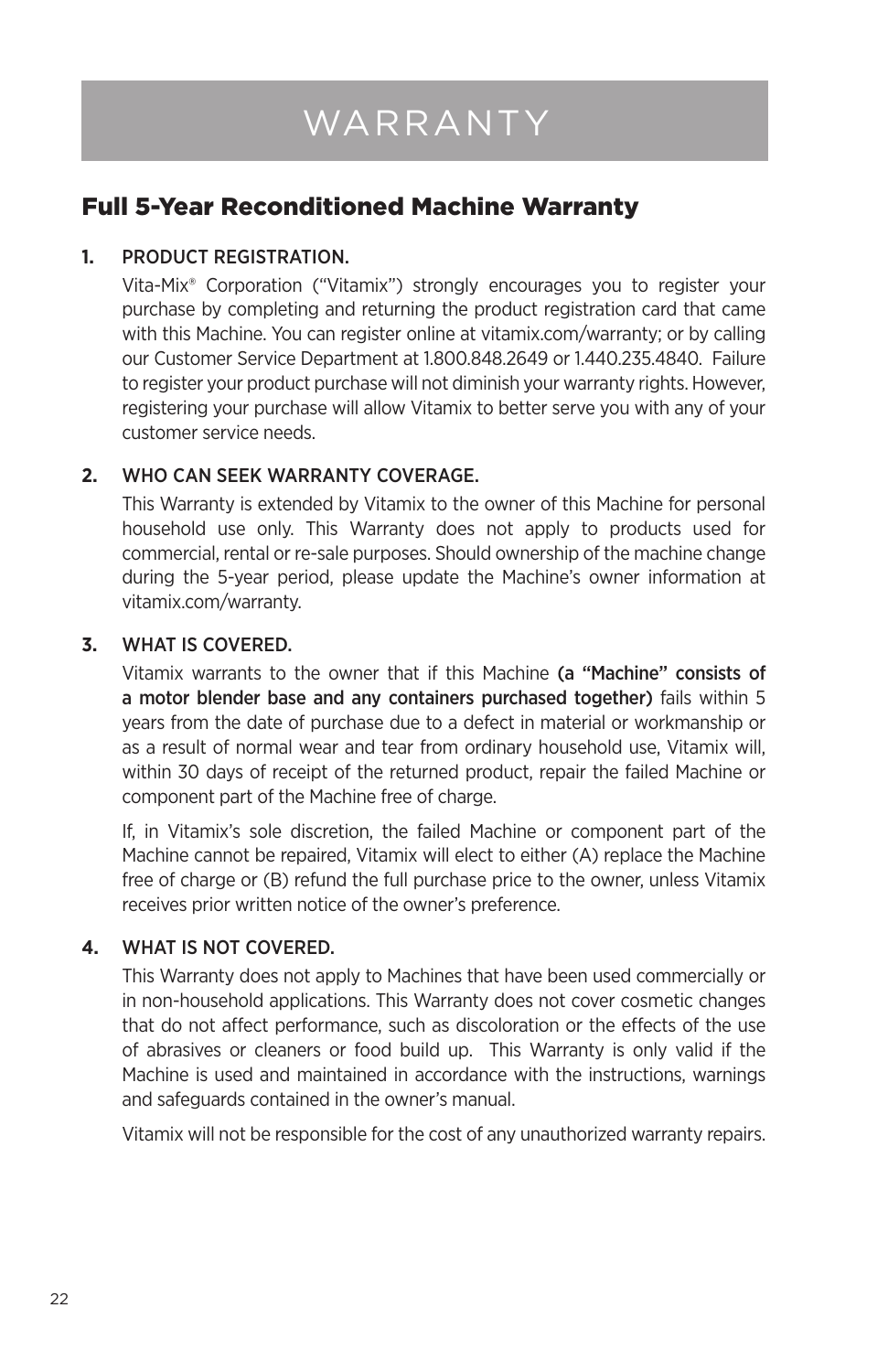# WARRANTY

**REPAIR, REPLACEMENT OR REFUND OF THE PURCHASE PRICE ARE THE EXCLUSIVE REMEDIES OF PURCHASER AND THE SOLE LIABILITY OF VITAMIX UNDER THIS WARRANTY. NO EMPLOYEE OR REPRESENTATIVE OF VITAMIX IS AUTHORIZED TO MAKE ANY ADDITIONAL WARRANTY OR ANY MODIFICATION TO THIS WARRANTY WHICH MAY BE BINDING UPON VITAMIX. ACCORDINGLY, PURCHASER SHOULD NOT RELY UPON ANY ADDITIONAL STATEMENTS MADE BY ANY EMPLOYEE OR REPRESENTATIVE OF VITAMIX. IN NO EVENT, WHETHER BASED ON CONTRACT, INDEMNITY, WARRANTY, TORT (INCLUDING NEGLIGENCE), STRICT LIABILITY OR OTHERWISE, SHALL VITAMIX BE LIABLE FOR ANY SPECIAL, INDIRECT, INCIDENTAL OR CONSEQUENTIAL DAMAGES, INCLUDING, WITHOUT LIMITATION, LOSS OF PROFIT OR REVENUE.** 

Some states do not allow limits on warranties. In such states, the above limitations may not apply to you. Outside the U.S.A. and Canada, other warranties may apply.

#### **5.** WHAT VOIDS THIS WARRANTY.

Abuse, misuse, negligent use, alteration of the Machine, exposure to abnormal or extreme conditions, or failure to follow the operating instructions will void this Warranty.

The Warranty is also void if repairs to the Machine or any component part of the Machine are performed by someone other than either Vitamix or an authorized Vitamix Service Provider or if any component part of a Machine subject to this Warranty is used in combination with a motor base or container that is not expressly authorized by Vitamix.

#### **6.** HOW TO OBTAIN RETURN AUTHORIZATION UNDER THIS WARRANTY.

In the event that the Machine or any component part of the Machine needs service or repair, please call Vitamix Customer Service at 1.800.848.2649 or 1.440.235.4840. You will be asked to provide a date of purchase and proof of purchase for any product that has not been registered with Vitamix. For product subject to this Warranty you will be provided with a return authorization number, up-to-date shipping instructions and a pre-paid return pick up label. Vitamix will pay standard shipping costs on the return of a Machine or component part for warranty service and repair and for return shipment of the product to you after the warranty repair or replacement. Purchaser is responsible for the costs of special shipping requests.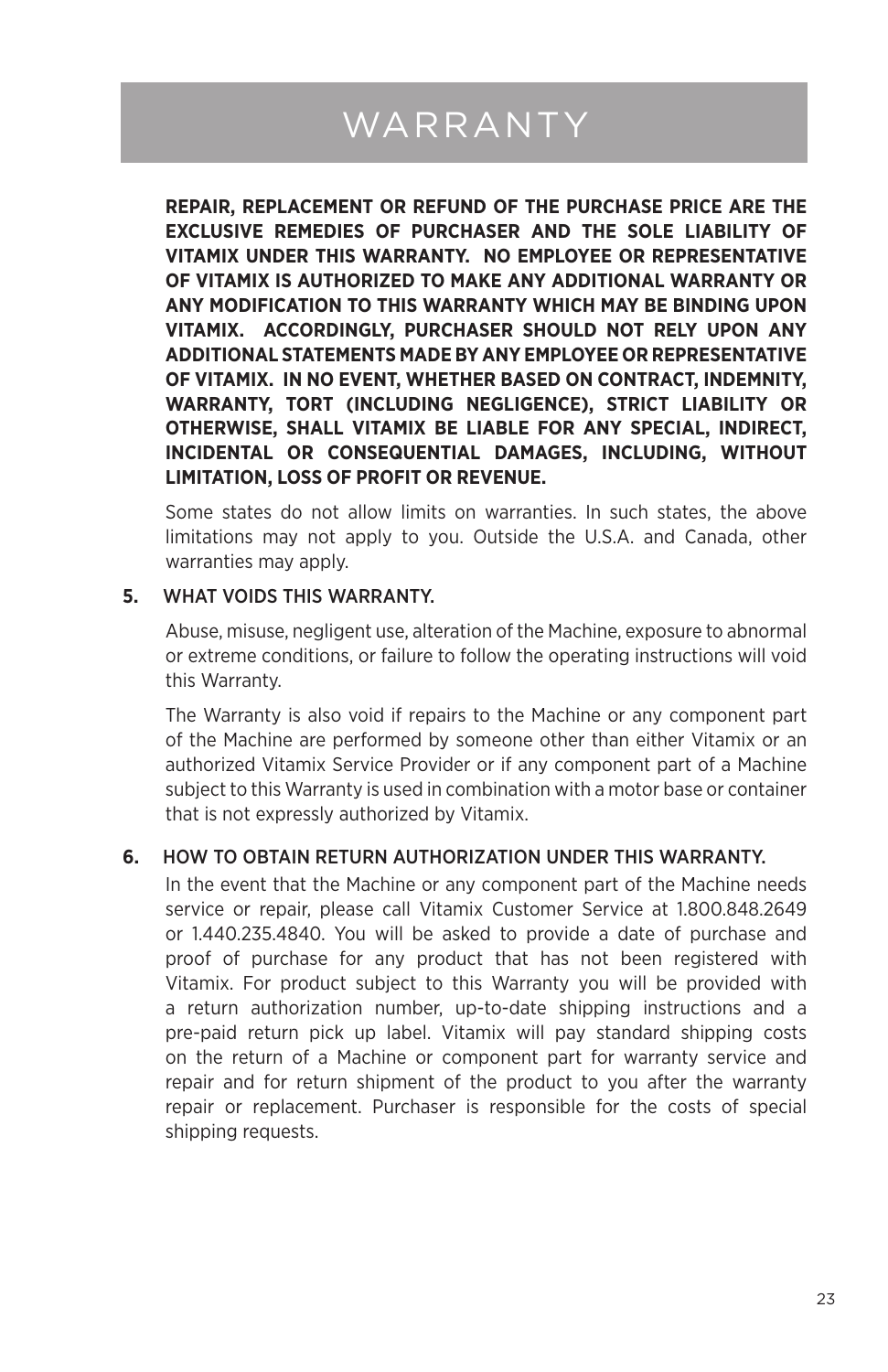## WARRANTY

Within the U.S.A., this Warranty is honored directly through the Vita-Mix® Corporation.

> Vita-Mix® Corporation 8615 Usher Road Cleveland, Ohio 44138-2199 1.800.848.2649 service@vitamix.com

You will be deemed to have accepted the returned product "as is" upon delivery unless you notify Vitamix of any problem, including shipment damage, within 48 hours of delivery.

#### SPECIAL INTERNATIONAL INSTRUCTIONS

If a machine was purchased within the U.S.A. or Canada, but is currently outside the U.S.A. or Canada, all shipping and resulting taxes and duties are at the owner's expense. Call +1.440.235.4840 or email service@vitamix.com for more details.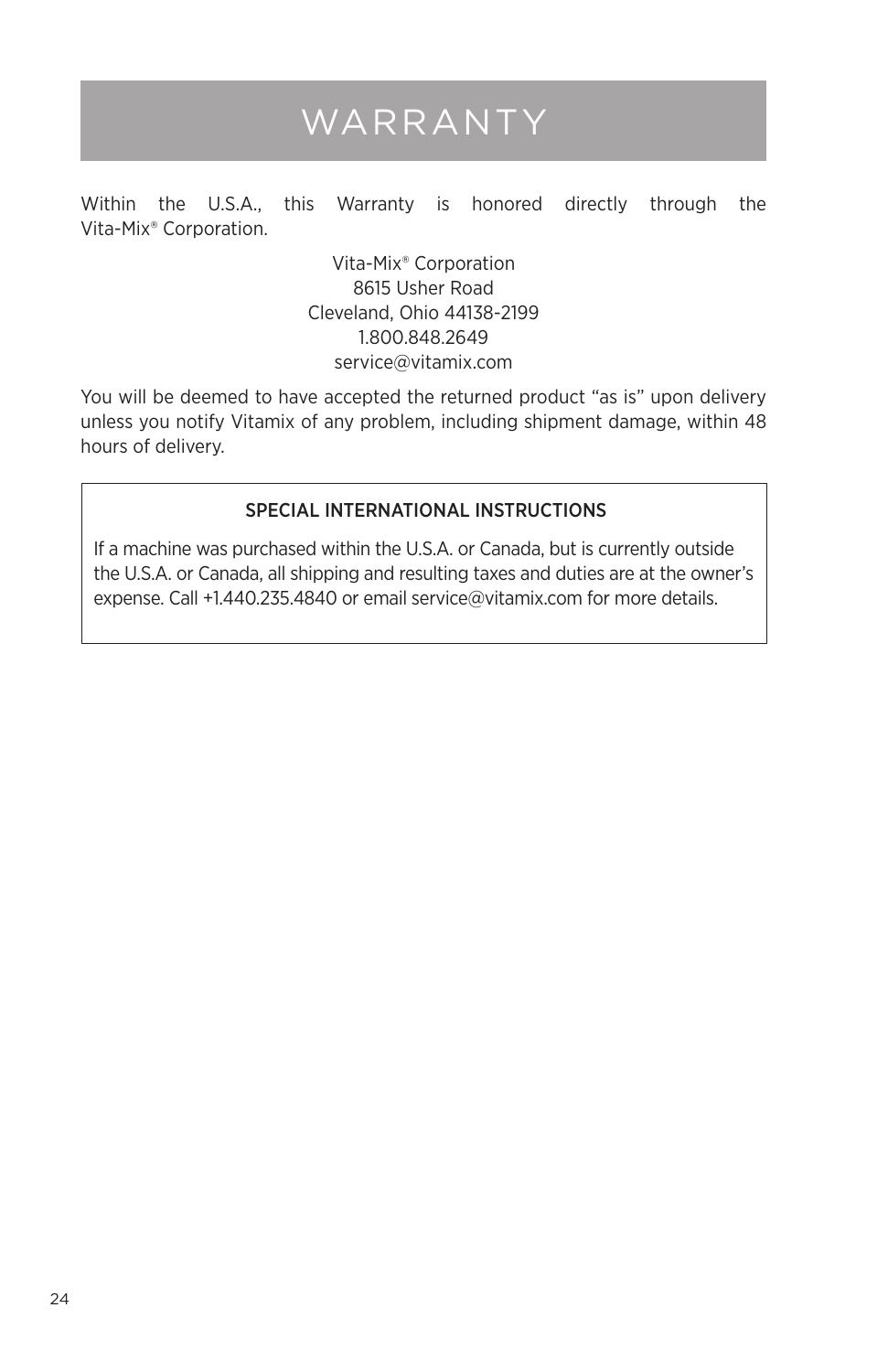## NOTES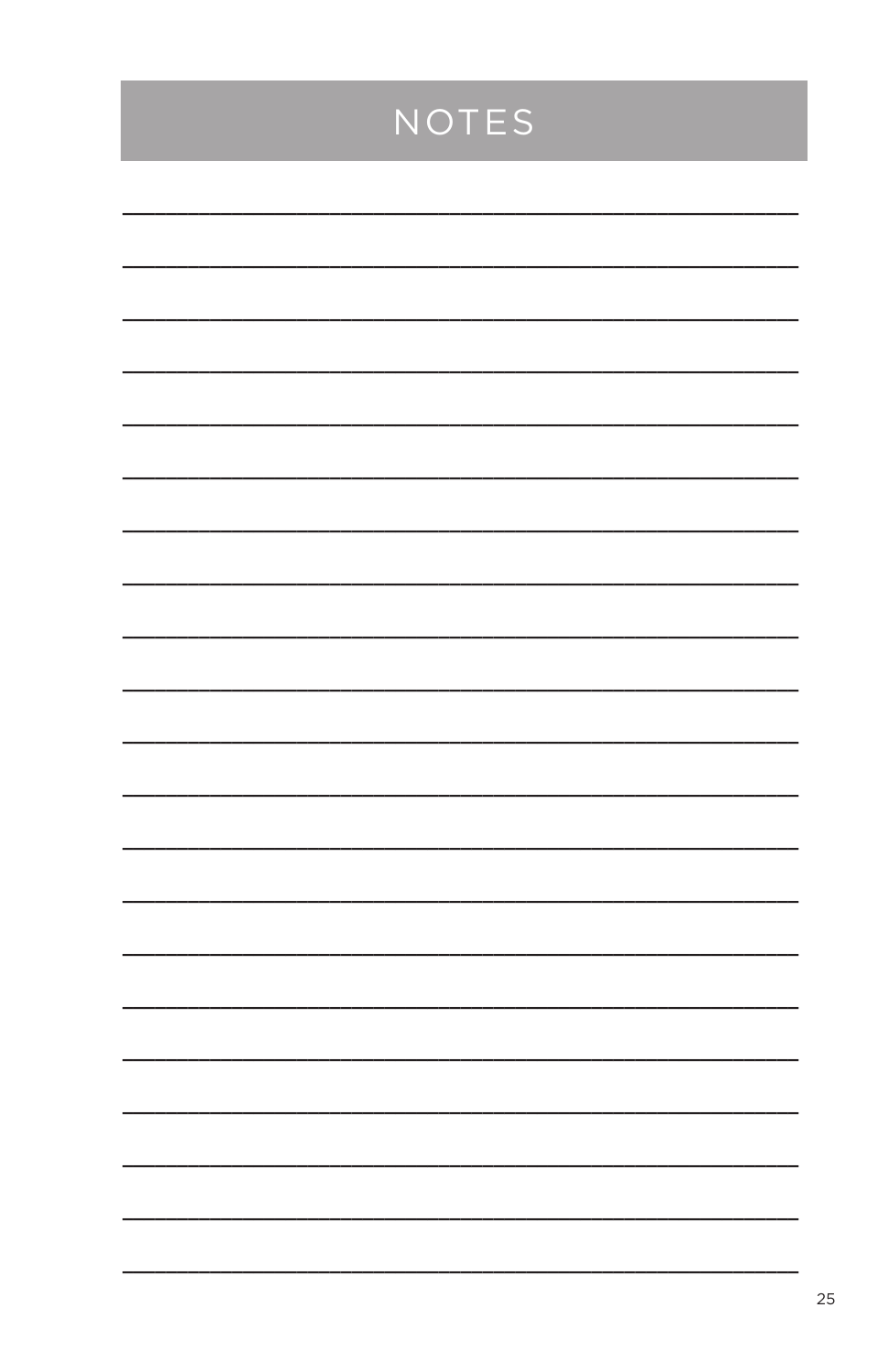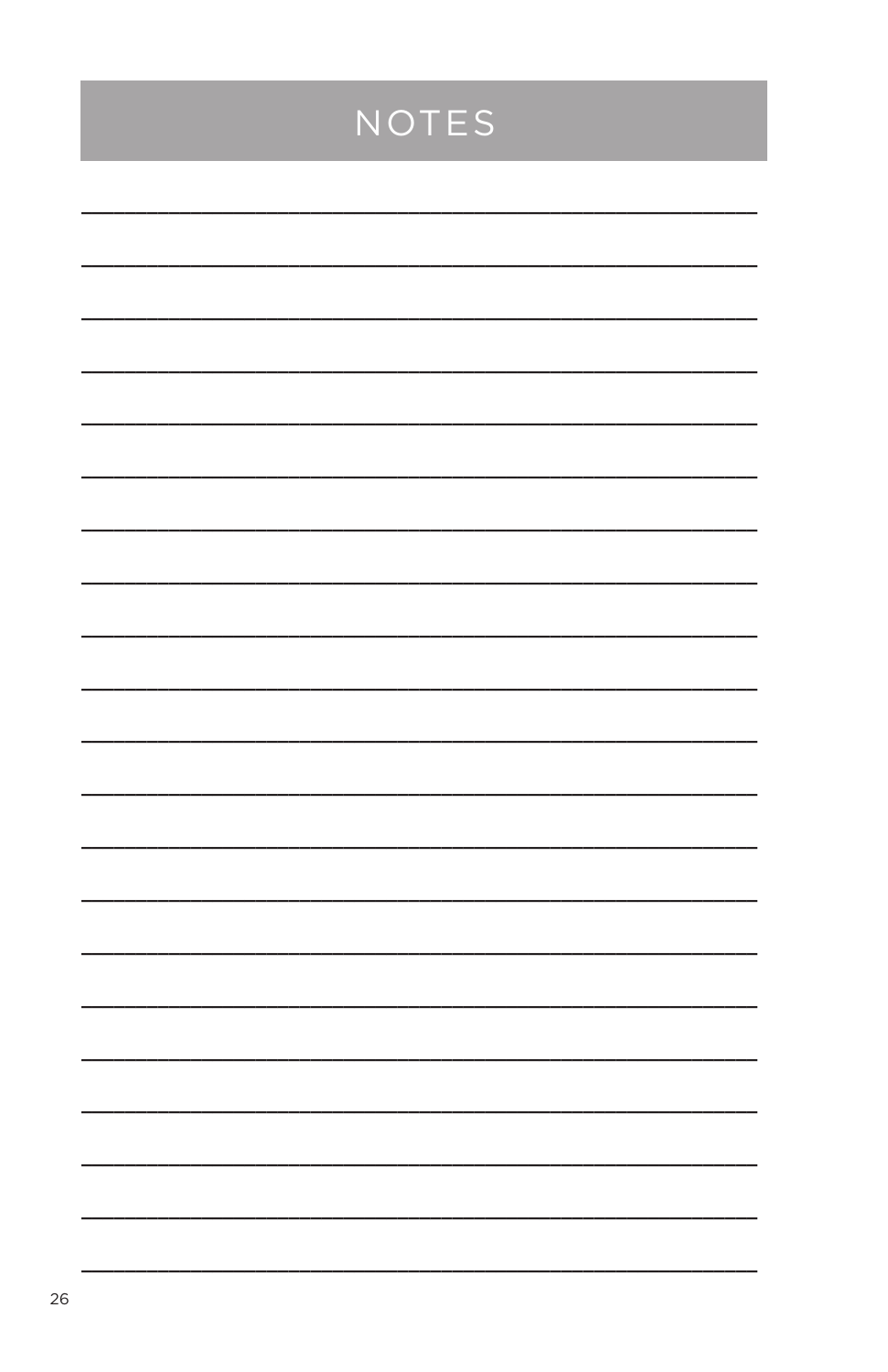## NOTES